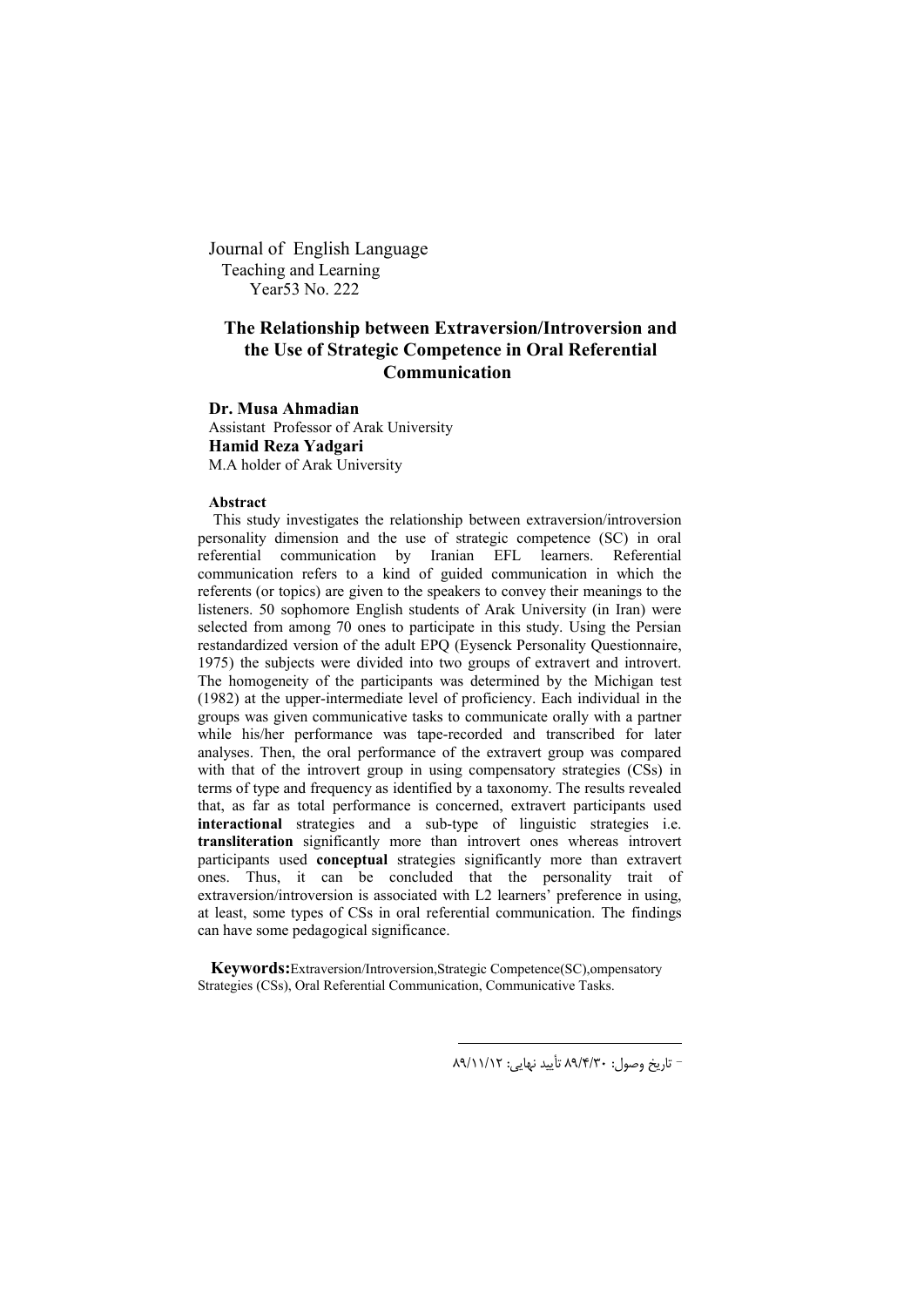### **1. Introduction**

Researchers have specified three general sets of factors which contribute to individual differences in L2 learning: *cognitive, affective and social* (Skehan, 1989). Among the affective factors, "personality traits" comprise a particular dimension called Extraversion/Introversion (hereafter EXT/INT) which has received the greatest attention in L2 learning. According to Eysenck and Eysenck (1985), EXT/INT is a continuum which shows one's degree of outgoingness; a typical extravert is a person who tends to be sociable, needs people to talk to, is easy-going and optimistic, while a typical introvert is quiet, reserved, plans ahead, and dislikes excitement.

Studies on communication strategies go back to Selinker (1972) who considered using "*communication strategies*" as one of the five central psychological processes of interlanguage (IL) in second language acquisition (SLA). After Hymes (1972) introduced her notion of "communicative competence" as a result of the inadequacies of Chomsky's (1965) "linguistic competence", Canale and Swain (1980) regarded Hymes' theory as being too broad to be investigated and applied to language teaching. They proposed a model for studying communicative competence including four sub-competencies: (1) linguistic competence (the knowledge of linguistic codes), (2) sociolinguistic competence (the knowledge of the social adequacy of rules of language use), (3) discourse competence (the knowledge of combining grammatical forms and meanings to achieve a unified text in different genres), and (4) *strategic competence* (the knowledge and/or ability to use verbal and non-verbal communication strategies to cope with communication problems).

It is becoming increasingly evident that a *more* practical approach to developing learners' communicative competence is probably to develop their *strategic competence* and their ability to use compensatory strategies (CSs) in order to solve their own communication problems both in oral and written communication (Widdowson, 1990; Ahmadian, 1995; Kasper and Kellerman, 1997; Omaggio Hadley, 2003; Lantolf, 2006). In second /foreign language teaching, if we, as teachers, want to develop the learners' communicative abilities, obviously, we must consider those factors which influence the learners' use of communication and compensatory strategies. One of the significant factors which has been claimed to influence the learners' oral performance (Ellis, 1994; Brown, 2000), and their use of communication/compensatory strategies is the personality trait of EXT/INT (McDonough, 1986; Ehrman et al., 2003; Littlemore, 2003; Yadegari, 2007).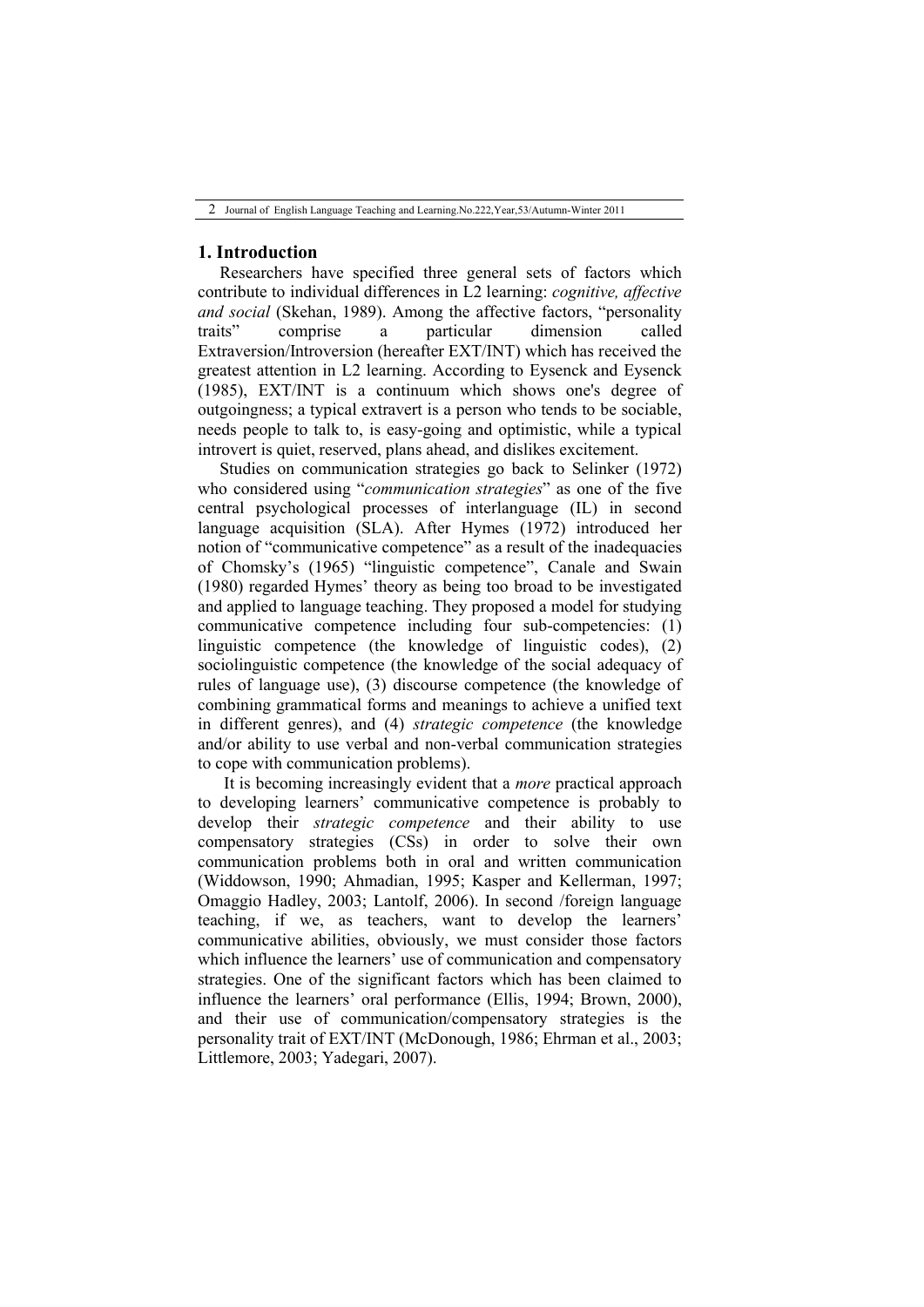It is generally claimed that extravert learners are probably more successful and fluent than introvert ones in oral communication (Dewaele and Furnham, 1999; Ellis, 2004). To evaluate this claim, it is necessary to find out what kind of strategies extravert and introvert learners use and how they deal with different communication problems. To our best knowledge, so far, there have been few attempts to investigate the possible links of EXT/INT with the use of strategic competence in oral (referential) communication. Thus, the present study attempts to shed some light on this issue.

### **2. The Background**

#### **2.1. Studies on Extraversion/Introversion in L2 Learning**

Studies on EXT/INT dimension of personality factors were initially introduced by Carl G. Jung (1933). EXT/INT is often thought of as being bipolar, but in reality, it occurs along a continuum which shows one's degree of outgoingness; people who fall at the extremes have clear preferences. Eysenck and Eysenck (1985) characterize a typical extravert as a person who tends to be sociable, needs people to talk to, craves excitement, takes chances, is easy-going, and optimistic. By contrast, a typical introvert is quiet, retiring, reserved, plans ahead, and dislikes excitement. Based on the existing literature, psychologists have proposed the general characteristics of extraverts and introverts (Taylor, 1998, p.10) as follows:

### *General Characteristics of Extraverts:*

- Talk more and tend to take actions with less reflection.
- Are good at interpreting body language and facial expressions.
- Are good at tasks involving short-term memory.
- Prefer quicker, less accurate approach.

### *General Characteristics of Introverts:*

Talk less and reflect more before acting.

 Are better at reflective problem-solving tasks and tasks involving long-term memory.

- Like to work independently or with one or two other people.
- May have problems in establishing relationships with others.

 Lightbown and Spada (2006) state that many classroom teachers believe that in second or foreign language learning, extraverts are more successful than introverts, particularly in their communicative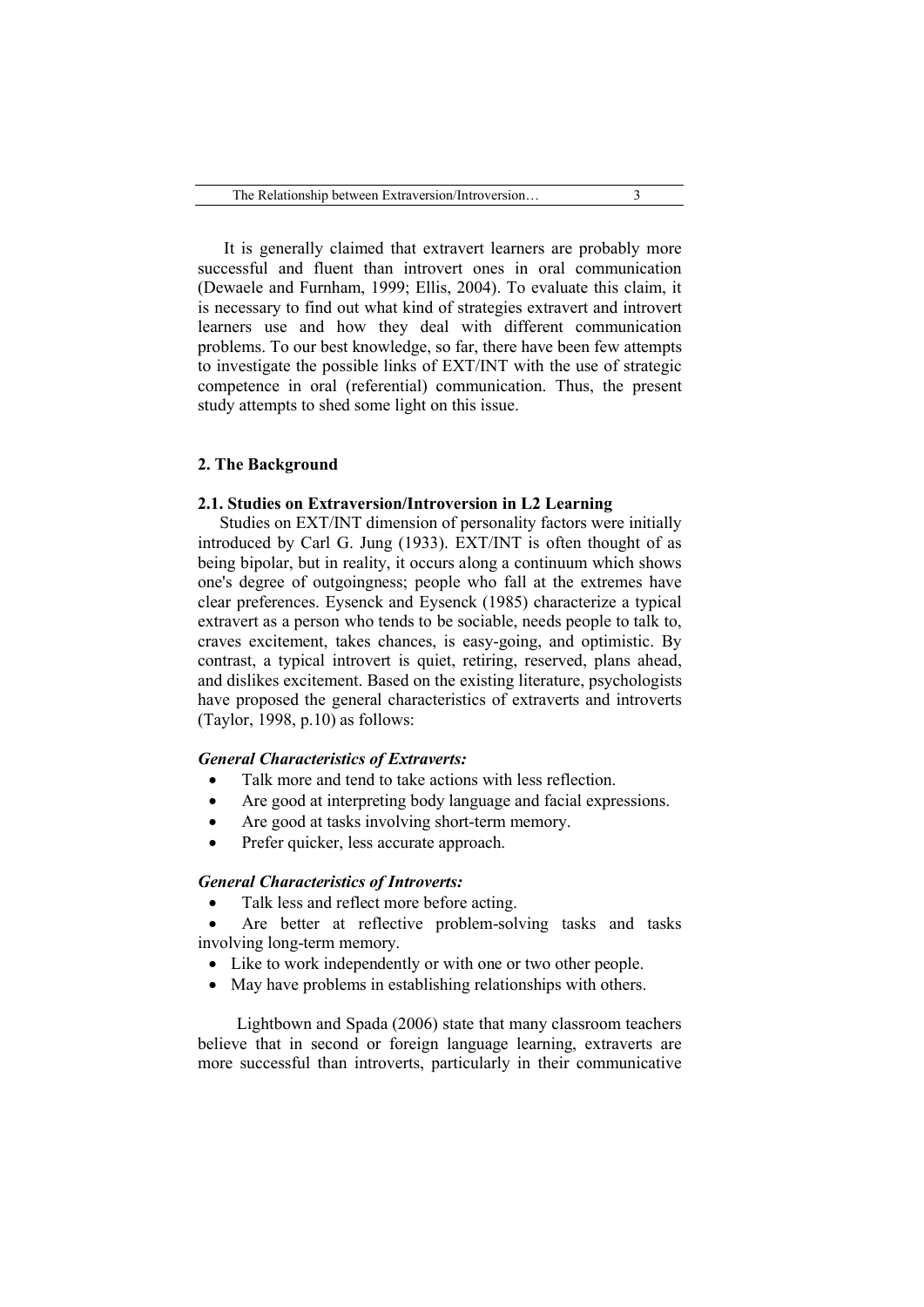4 Journal of English Language Teaching and Learning.No.222,Year,53/Autumn-Winter 2011

ability. Ellis (2004, p. 541) cites that Dewaele and Furnham (1999) in a review of some 30 articles on the issue came to the conclusion that "in oral communication, extraverts were found to be generally more fluent than introverts both in L1 and L2, but on other aspects of L2 proficiency there exists a weak relationship with extraversion". Dornyei and Skehan (2003, p. 590) also conclude that "progress in this area has been slow, in terms of both methodology and systematic patterns of results… and further research is needed in order to come to sound conclusions".

The research literature on EXT/INT shows that EXT/INT has tended to be overlooked from L2 research and has been considered as the "unloved" variable (Dewaele & Furnham, 1999). There have been a limited number of studies on EXT/INT and different kinds of learner strategies which are reviewed in the following lines.

Ehrman and Oxford (1990) found an important relationship between EXT/INT and learner strategies of 20 adults learning Turkish as a foreign language. They found that extraverts preferred social strategies such as asking for clarification, and functional practice strategies such as seeking practice opportunities outside of class while introverts preferred to learn alone and avoid social contacts and spontaneous situations. Wakamoto (2000) also studied the relationship between EXT/INT and language learning strategies of 222 Japanese EFL learners. He found that functional practice strategies and socioaffective strategies significantly correlated with extravert learners, but with introverts, he could see no preferred language learning strategies. He also concluded that extravert learners will ask for clarification more readily than introverts, so they improve their chances for input needed for developing an interlanguage.

In another study, Wakamoto (2007) examined the impact of EXT/INT and associated learner strategies on English language comprehension. He observed that extravert Japanese EFL learners used socio-affective strategies more frequently than introvert ones. Yadegari (2007) observed that in written communication, extravert EFL learners used **interactional** strategies and a sub-type of linguistic strategies i.e. **transliteration** more frequently than introvert ones whereas introvert EFL learners used **conceptual** strategies more than extravert ones. In another recent study, Gan (2008) investigated the impact of extraversion on pronunciation, communication strategies, vocabulary and language patterns of L2 learners in Hong Kong. The results of analyses indicated that communication strategies correlated with extraversion although this correlation did not reach the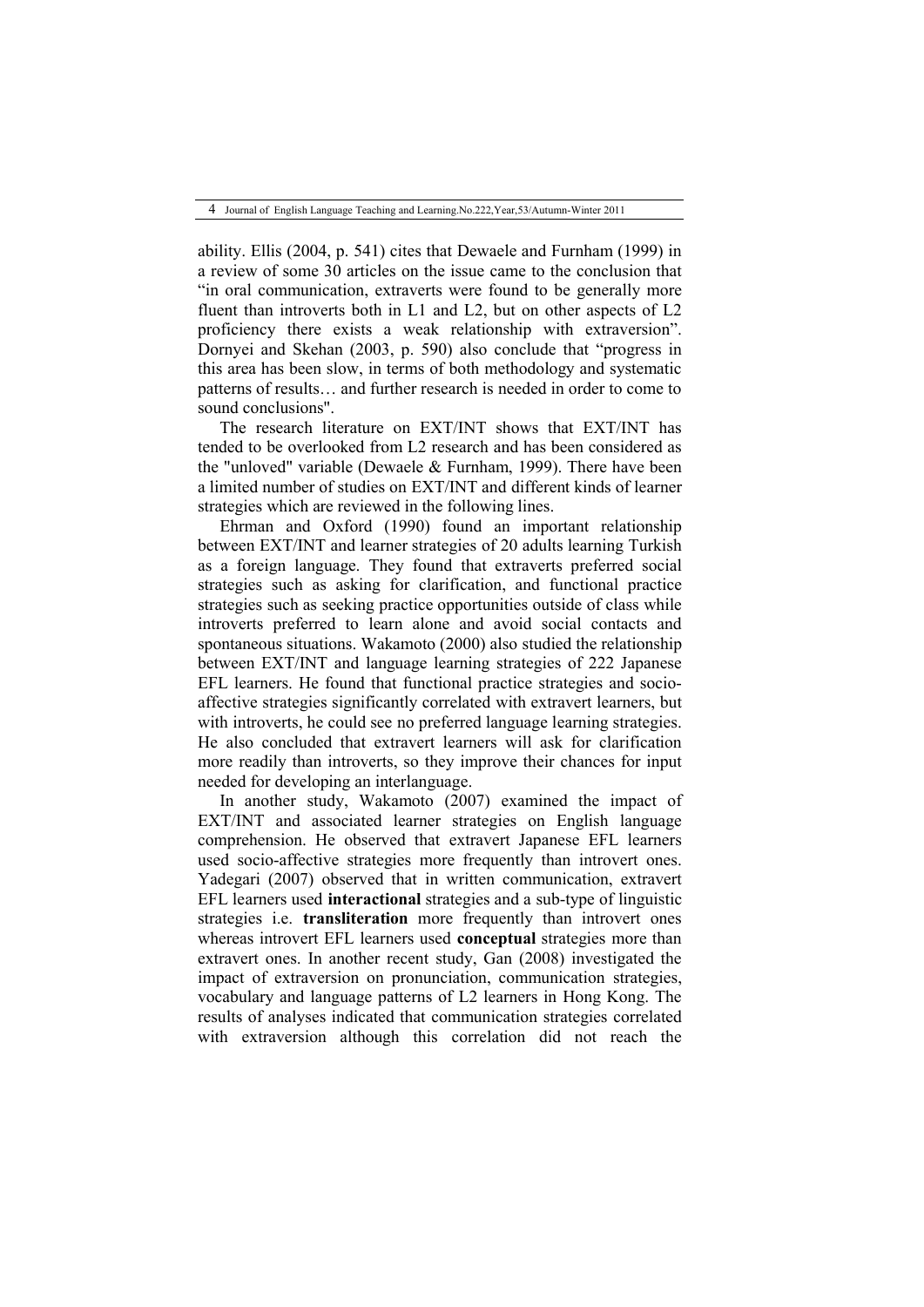significance level. To him, extraverts seemed to employ communication strategies more than introverts.

# **2.2. Studies on Strategic Competence (SC)**

As mentioned earlier, studies on communication strategies go back to Selinker (1972). Later on, Varadi (1973) and Tarone (1980) elaborated on Selinker's notion of communication strategies. Corder (1983, pp.16-17), in his primary taxonomy of communication strategies, put the strategies into two categories: (i) *reduction* or *avoidance* strategies, which are message abandonment strategies and (ii) *achievement* strategies, which are, in fact, those that the learner uses when s/he cannot gain access to the linguistic resources required to communicate the intended meaning, e.g. using mime, circumlocution, asking for help, etc.. The taxonomy was then elaborated and used by other researchers (see Paribakht, 1985, 1986; Scholfield, 1987; Tarone and Yule, 1989). Later on, achievement strategies became the major concerns of studies on communication strategies and were referred to as *compensatory strategies* (Faerch & Kasper, 1984, 1986; Poulisse, 1990).

In the second half of the 1980s and the beginning of the 1990s, the Nijmegen University researchers criticized traditional taxonomies as being product-oriented and focusing on the corpus; alternatively, they proposed a new process-oriented taxonomy focusing on the underlying psychological processes of compensatory strategies (CSs). This taxonomy consists of two categories of strategies, each having some sub-categories, as follows (see Bongaerts & Poulisse, 1989; Poulisse, 1990):

1. Linguistic strategies:

a. morphological creativity

b. transfer

2. Conceptual strategies:

a. holistic strategies

b. analytic strategies, consisting of three subcategories:

*(i) partitive* strategies

*(ii) linear* strategies

*(iii) analytic componential* strategies

Although the Nijmegen taxonomy is one of the most comprehensive "process-based" taxonomies (Cook, 1993), it has received some major criticisms. For example, Ahmadian (1995, pp.74- 76) argues that the taxonomy ignores "interactional strategies" which are crucial in activating strategic competence in communication, and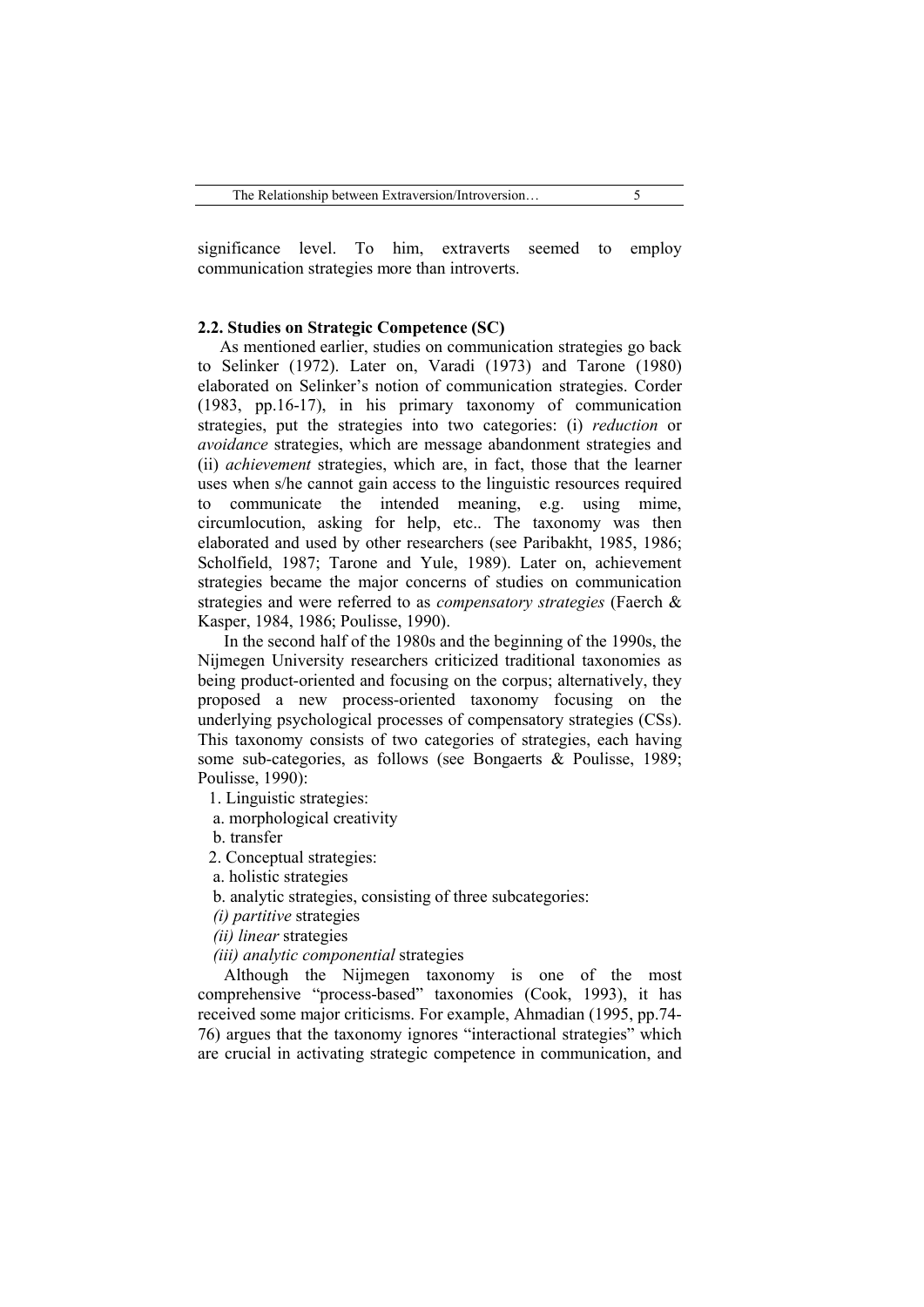6 Journal of English Language Teaching and Learning.No.222,Year,53/Autumn-Winter 2011

are of the requirements of referential communication. In addition, he claims if strategic competence (SC) is one of the components of communicative competence as suggested by Tarone and Yule (1989) and Bialystok (1990), then L1 speakers have also SC, and they use compensatory strategies when they come to solve communication problems. Accordingly, elaborating the Nijmegen taxonomy, Ahmadian (2001) suggests a more comprehensive taxonomy of both L1 (native) and IL (non-native) speakers' SC. The taxonomy consists of three archistrategies: **linguistic**, **conceptual**, and **interactional.**  Each archistrategy consists of several types of strategies as follows (pp.157-159):

# *A. Linguistic Strategies*

(I) General Compensatory Linguistic Strategies:

1. Metalanguage: The speaker provides metalinguistic information of the referents.

2. Superordination: The speaker provides semantically related superordinante terms or descriptions of the concepts.

3. Synonymy: The speaker gives a word or a short phrase that is semantically related to the referents.

4. Antonym: The speaker uses a word or a short phrase which has the opposite meaning of the concept.

(II) IL-based Linguistic Strategies:

1. Transfer: The IL speaker transfers some (socio)linguistic and/or cultural features of his/her own L1 in activating IL SC.

2. Transliteration: The IL speaker literally translates the L1 lexical items into the target language (TL) to convey the intended meaning.

3. Overgeneralization: The IL speaker overgeneralizes the lexical items or other linguistic features of the TL to the situations which are not appropriate.

# *B. Conceptual Strategies*

(I) General Conceptual Strategies:

1. Holistic Strategies: The speaker uses a similar or reminiscent name for the concept or referent, seeing it as a "whole" regardless of its parts.

2. Analytic Strategies: The speaker selects and describes the particular properties of the referents or concepts. These strategies include the following:

*(i) Partitive strategies:* The speaker describes some parts or features of the referent separately but connects each part to the whole structure of the referent.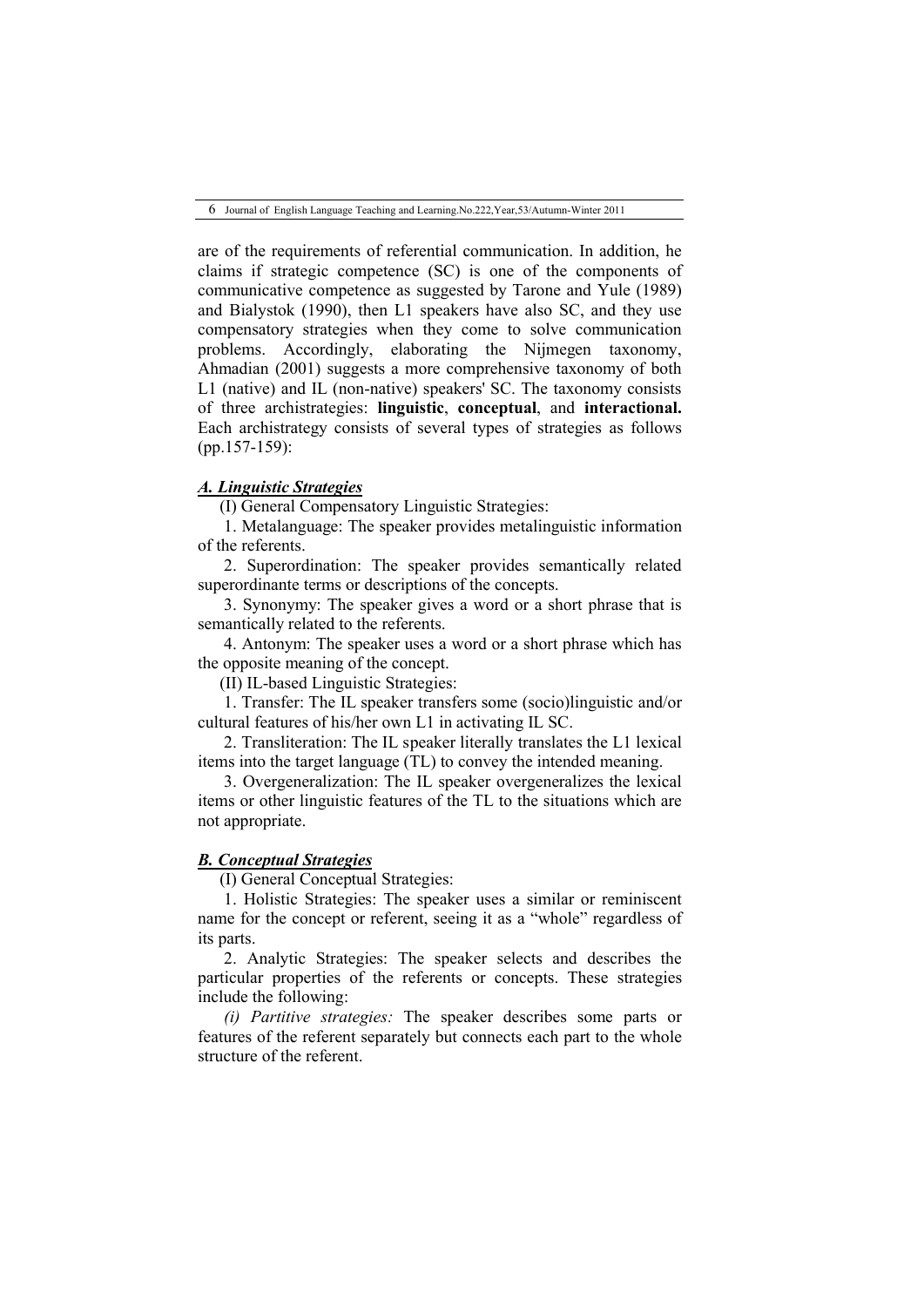*(ii)Linear strategies:* These strategies are used when a shape is broken up into its ultimate components such as lines, angles, spatial relations, etc. and the speaker describes them accordingly.

*(iii) Analytic componential strategies:* The speaker divides the referent or concept into its components or semantic features and describes each relevant component separately or in relation to the other components.

(II) IL- based Conceptual Strategies

Word-coinage: The IL speaker creates, coins a word out of his/her L2 linguistic knowledge and uses it to stand for the target referent.

#### *C. Interactional/Conversational Strategies*

1.Comprehension check: The speaker uses strategies such as "understand? ... got it? ...is that clear?, etc", to be sure that the interlocutor has comprehended the message.

2.Self-repetition/Clarification: The speaker uses strategies such as"...I mean,...sorry...uh sorry, I say it again, I repeat it" to help the interlocutor to get the message.

3.Confirmation check: The speaker confirms that the referent has been identified and the interlocutor has got it correctly.

Using this taxonomy to study the use of CSs by two groups of Persian learners of English, Ahmadian (2001) found that more proficient L2 learners use more conceptual, metalinguistic, and superordination strategies, while less proficient L2 learners use more linguistic (antonyms and synonyms), and linear strategies. Following the psycholinguistic perspectives of CSs use, Kellerman and Bialystok (1997) offered a taxonomy of CSs based on the psychological processes of analysis and control which treats CSs as the outcome of cognitive activity. On the basis of the same perspectives, Poulisse (1997) suggested a new process-based taxonomy to study the underlying psychological processes of CSs use, learners' cognitive activities, and their problem-solving behavior.

The sociolinguistic perspectives which have recently emerged in the field have tried to locate CSs in the context of social interaction. Within this framework, researchers have identified different roles for CSs in social interactions and have defined CSs as "the adjustments speakers make to the expression of their message in order to achieve communication" (Anani Sarab, 2004, p.2). Accordingly, studies on the use of CSs are seen to be central for two main reasons: as a support to facilitate the understanding of the L2 learners and as a resource to help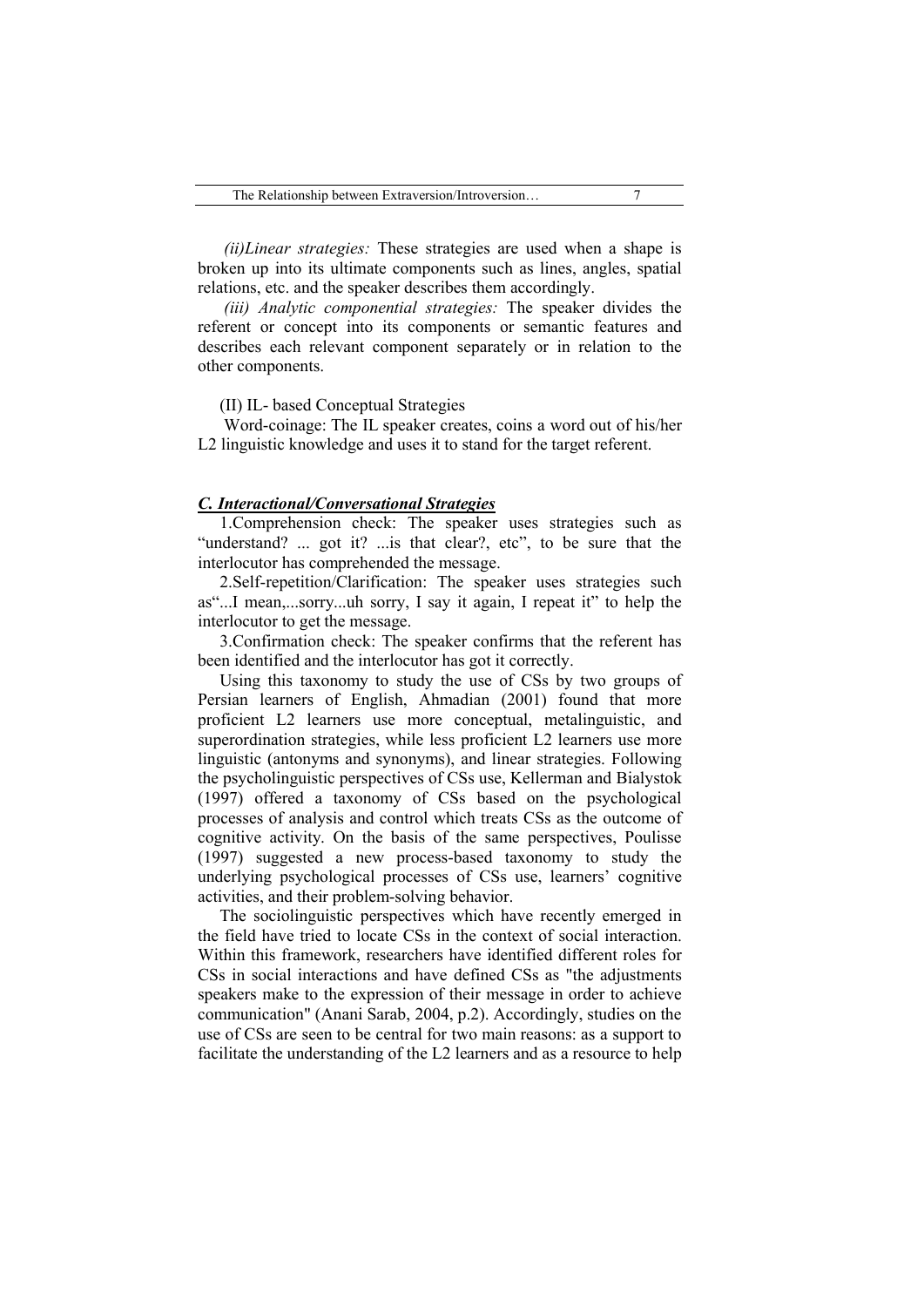the L2 speaking teachers. In other words, these perspectives give CSs an interactive role which changes the concept of CSs from an intrapersonal phenomenon into an inter-personal one (Rampton, 1997; Williams et al., 1997).

On the basis of these perspectives, Anani Sarab (2003) introduced a typology of CSs in which distinctions are made between two types of problems. First, are the "own-performance problems", which are solved by using CSs in production and comprehension. Second, are the "other- performance problems" caused by the limited proficiency of one's interlocutor requiring devices for adaptation to these needs (For a detailed review see Anani Sarab, 2004, pp 10-12).

An alternative approach to CSs research is to concentrate on individual differences between CSs users and to look for areas where these individual differences relate to differences in the patterns of communication strategy use (Littlemore, 2001). For example, Littlemore (2001) demonstrated that L2 learners' cognitive styles (holistic and analytic) are associated with their tendency to use different types of CSs. As well as their L1 and cognitive style, it is highly likely that L2 learners' personality characteristics (i.e. EXT/INT) would lead them to adopt certain types of CSs (Skehan, 1989; Littlemore, 2003). It has also been proposed that L2 learners' personality characteristics (i.e. EXT/INT) would lead them to use different types of learning styles and strategies (O'Malley & Chamot, 1990; Oxford, 1990; Kiany, 2001; Ehrman et al, 2003). Advantages of this approach to the study of SC are that it would give some insight into the psychological processes that underlie the use of CSs, and it might also help researchers to determine why different learners tend to use particular CSs (Littlemore, 2001).

It is believed that by teaching communicative/compensatory strategies, students' proficiency will increase (Omaggio Hadley, 2003). Moreover, providing and planning appropriate syllabus and activities for learners such as free discussion, mapping up a story, picture description, etc. will lead to both "cognitive and strategic development" (Munoz, 2007), and to develop learners' strategic competence, "we should teach speaking and writing through using appropriate problem-solving tasks to make their oral and written communication as meaningful as possible"(Lantolf, 2006, pp.21-23).

Thus, a better understanding of the variables which affect the use of SC may have clear implications for second/foreign language teaching. If it becomes clear that personality trait of EXT/INT is associated with L2 learners' preference for using various types of CSs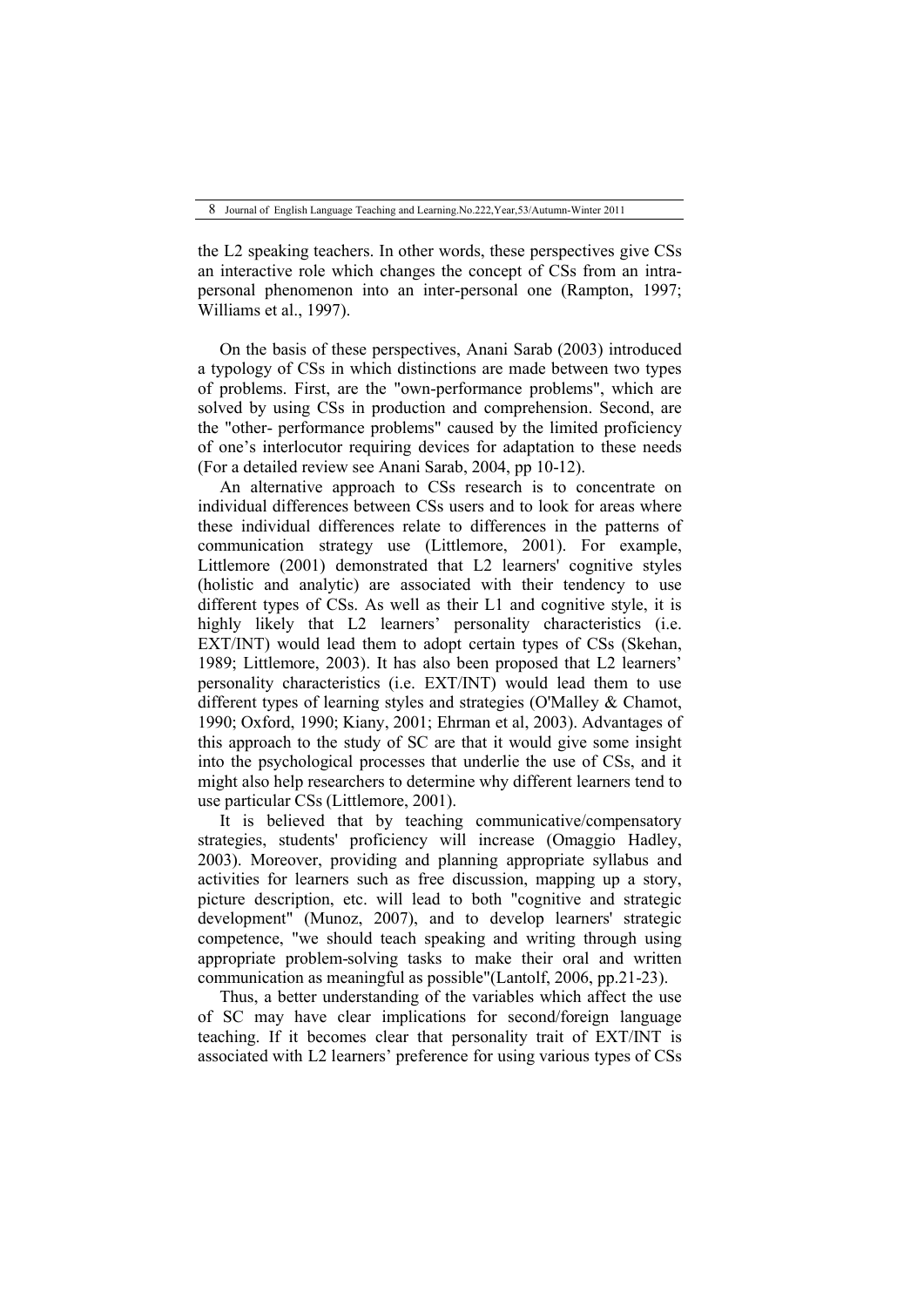in oral (referential) communication, then the findings of this study may have some pedagogical significance: the findings may suggest some information and guidelines for providing appropriate communicative tasks and helping L2 learners develop their strategic competence in oral communication.

### **3. The Study**

The present study attempts to investigate the possible links of the personality trait of EXT/INT with the use of SC-- manifestations of which are CSs-- in oral referential communication by two groups of Iranian EFL learners. Thus, our research question is as follows:

 Is there any relationship between EXT/INT and the use of strategic competence, i.e. using various types of compensatory strategies (CSs), in oral referential communication? In other words, do CSs that *extravert* and *introvert* EFL learners use differ in type and frequency?

Following the question and due to the exploratory nature of this study, a null hypothesis was made and investigated as follows:

 *There is no significant relationship between extravert/introvert learners and the use of CSs in oral referential communication.*

### **3.1. Participants**

Two groups of 25 extravert and introvert Persian speaking EFL learners majoring English Translation and/or Literature at Arak University, Iran, were selected among a pool of 70 ones to take part in this study. Each group contained both male and female students, aged between19 to 24. For each group, 25 other students who were almost at the same level of proficiency were selected as partners.

#### **3.2. Instrumentation**

Three instruments were employed in this study: EPQ, the Michigan test of proficiency, and communicative tasks. EPQ was used to measure the degree of EXT/INT of the subjects; the Michigan test was used to ensure the homogeneity of the participants' level of L2 proficiency. Communicative tasks were also used to create communication problems for the subjects and to elicit their SC.

#### **3.2.1. EPQ**

With a little adaptation from English EPQ, the Persian EPQ is considered as one of the most reliable and valid instruments for measuring the personality traits of the subjects (Kiany, 1998, 2001). As in many countries, EPQ has been restandardized in Iran. Nikjoo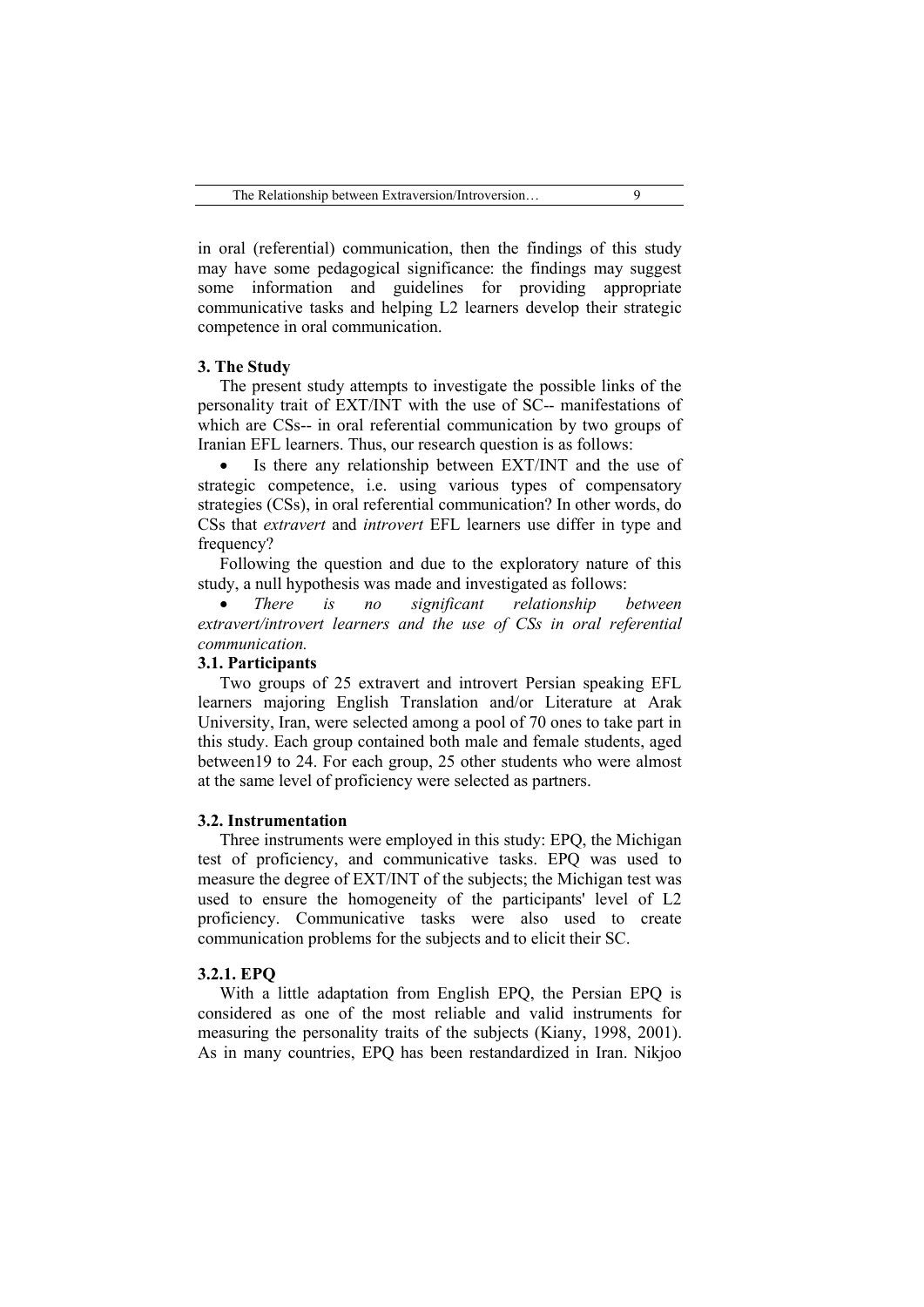10 Journal of English Language Teaching and Learning.No.222,Year,53/Autumn-Winter 2011

(1982) in cooperation with Eysenck restandadized EPQ and administered it to a large sample of normal Iranian adults. The scale of extraversion (E) with normal samples showed a reliability of 0.74 for males and 0.80 for females (Nikjoo, 1982, cited in Kiany, 1998, p.115). As a result, the Persian EPQ was found a reliable and valid instrument for measuring the degree of EXT/INT of Iranian learners. However, there are some differences between the English EPQ and the Persian EPQ. The Persian version of EPQ (1975) measures three psychological traits of extraversion/introversion (E scale), neuroticism (N scale) and lie (L scale). The questionnaire comprises 57 Yes/No questions: twenty-four items are related to EXT/INT. Therefore, an Iranian adult could score between **zero** to **twenty four** on extraversion (E scale) so that *zero* indicates the *extreme introvert* and *twenty four* indicates the *extreme extravert*. Twenty-four items also measure neuroticism (N scale) and the rest of the nine items in the lie (L scale) examine the social desirability or lie of the participants. These items are randomly distributed throughout the questionnaire for its internal and external validity. Therefore, we cannot separate the twenty-four items relating to EXT/INT from the questionnaire and administer them individually.

#### **3.2.2. The Michigan Test of Proficiency (1982)**

As mentioned before, the Michigan test was used to make sure of the homogeneity of the participants' proficiency at the upperintermediate level. As table 1 shows, a t-test revealed no significant difference between both groups as far as their proficiency level is concerned.

| $\mu$ and $\mu$ of $\mu$ and $\mu$ and $\mu$ and $\mu$ and $\mu$<br>Groups | Number  | Mean  | Variance         | <b>Standard Deviation</b> |
|----------------------------------------------------------------------------|---------|-------|------------------|---------------------------|
| EXT                                                                        |         | 67.04 | 58.04            | 7.61                      |
| INT                                                                        |         | 66.96 | 86.58            | 9.30                      |
| Variances                                                                  | T-value | df    | $Sig.(2-tailed)$ | Assumed level of Sig.     |
| Equal                                                                      | 094     |       | 926              |                           |

*Table (1): Independent sample t- test comparing the mean scores of the two groups on the Michigan test.*

#### **3.2.3. Communicative Tasks**

In order to explore the effects of EXT/INT on the use of SC in oral referential communication, tasks of elicitation should be so designed that they can create appropriate communication problems for the participants (directors) in communicating with their partners (matchers). In fact, since SC is task-based and so is referential communication (Ahmadian, 2001; Ellis, 2003), thus tasks of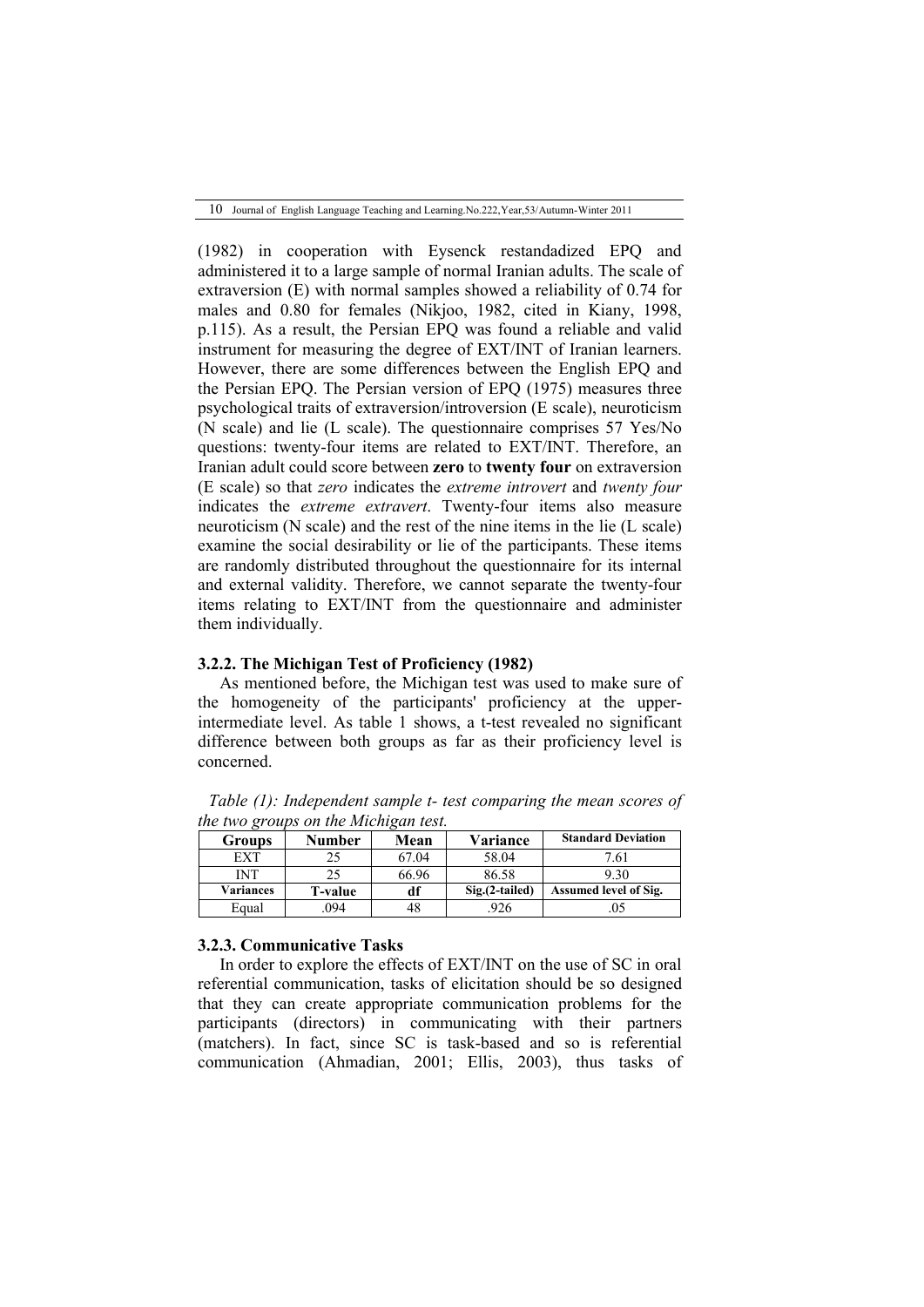elicitation are needed to impose communication problems and to activate subjects' SC. Referential communication is also a task-based process in which we can elicit the individuals' SC to solve communication problems by means of appropriate strategies(Poulisse, 1997). Therefore, three types of communicative tasks were used in this study to elicit the performance of participants' SC. The tasks were adapted from Poulisse (1990) and Ahmadian (1995, 2001) who used them for similar purposes (see appendix). They are as follows:

(i)Task one consisted of eight unconventional shapes/referents. In fact, this task was picture description-identification. (ii) The second task was concept description-identification consisting of eight words, each conveying an abstract concept. (iii) The third task was a storytelling activity comprising a short narrative of eight referents as communicative goals. Unconventional shapes and abstract concepts were used because they were supposed to create the same communication problems for all the participants and provide them with similar input. Narratives are believed to be more capable to create meaningful situations for the speakers of all languages, because they contain heavy semantic and conceptual burdens; therefore, they are more controllable for actual observations (Ahmadian, 2001). Also, narratives are believed to be "good means of motivating individuals to express experiences (events), and by these means, make meaning of what people know or do" (Lantolf, 2006, pp.171-2), and help us "understand the inner perspectives on the meaning of actions being studied"(Borge,1998, p.11).

#### **3.3. Procedures: Data Collection and Analyses**

The experiment had been designed for mutual interactions: each subject, as the director/speaker, had a partner, as the matcher/listener. They were seated face to face at a booth in the language laboratory in separate sessions designed for each pair. The director, speaker, was to describe each picture/concept so that the matcher, listener, could identify it from among a set of alternative pictures/concepts. The performance of both groups was tape-recorded and transcribed for later analyses. Almost all of them finished their tasks within a 30 minute time limit.

Regarding the pros and cons of the existing taxonomies (Yule and Tarone, 1997), and with respect to the psycholinguistic perspectives to communication strategies, Ahmadian's (2001) taxonomy was applied to identify and classify CSs used by the groups. This taxonomy was used because it is a more comprehensive process-based taxonomy than the Nijmegen taxonomy for the reasons discussed above.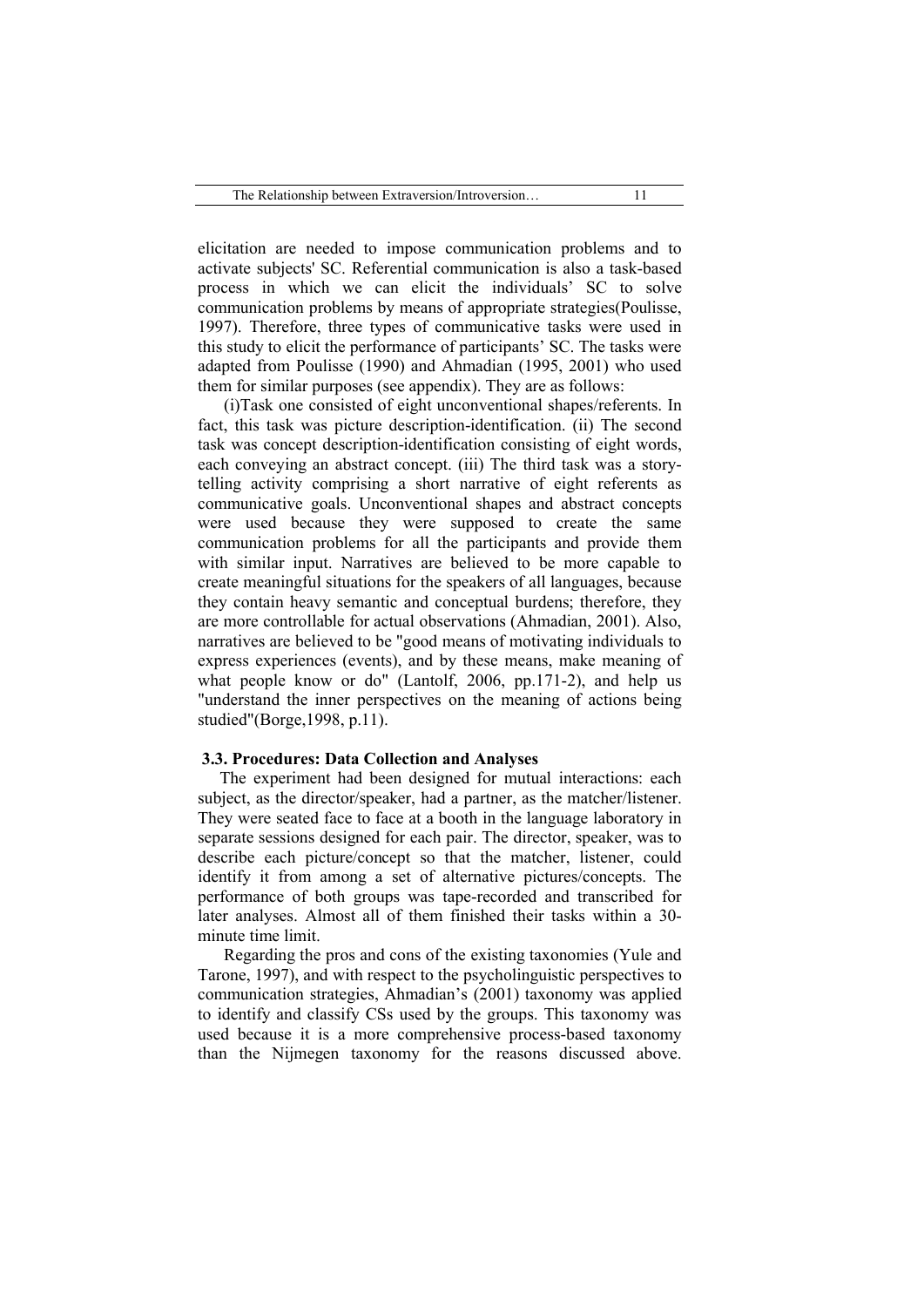Furthermore, it is a learner-based taxonomy (focusing on learners) and thus more relevant to the purposes of this study, not a teacher-based one (focusing on teacher talk) like Anani Sarab's (2004) taxonomy and other newly developed ones, which are rather sociolinguistic-based.

It became clear that all CSs had been used by the participants but *word-coinage*, which is an IL-based conceptual strategy, so we excluded this strategy from the study. Next, the distribution of the types and frequency of CSs along with the total number of the strategies used by each group across different tasks were identified and calculated. The proportion of times each group had used each type of strategy was then calculated (see tables  $2a \& 2b$  below).

| <b>Strategies</b>        |                       | <b>Extraverts</b> |            |                                  |            |
|--------------------------|-----------------------|-------------------|------------|----------------------------------|------------|
| <b>A.LINGUISTIC</b>      |                       | Task I %          | Task II %  | <b>Task III</b><br>$\frac{0}{0}$ | Total %    |
| <b>I.</b> General        | 1. Metalanguage       | $0.0\%$           | 60.38%     | 90.58%                           | 15 0.96%   |
|                          | 2. Superordination    | $0.0\%$           | 109 7.04%  | 106 6.85%                        | 215 13.89% |
|                          | 3.Synonym             | $0.0\%$           | 25 2.87%   | 24 2.04%                         | 49 3.16%   |
|                          | 4. Antonym            | $10.06\%$         | 16 1.03%   | 10 1.55%                         | 27 1.74%   |
| <b>II. IL-based</b>      | 1. Transfer           | $0.0\%$           | 24 1.55%   | 20.12%                           | 26 1.68%   |
|                          | 2. Transliteration    | $0.0\%$           | 5 0.32%    | 4 0.25%                          | 90.58%     |
|                          | 3. Overgeneralization | 4 0.25%           | $0.0\%$    | $0.0\%$                          | 4 2.25%    |
| <b>Total</b>             |                       | 50.32%            | 185 11.95% | 155 10.01%                       | 345 4.56%  |
| <b>B.CONCEPTUAL</b>      |                       |                   |            |                                  |            |
| 1.Holistic               |                       | 211 12.39%        | $0.0\%$    | $0.0\%$                          | 211 12.39% |
| 2. Partitive             |                       | 76 5.89%          | $0.0\%$    | $0.0\%$                          | 76 5.89%   |
| 3.Linear                 |                       | 26 2.72%          | $0.0\%$    | $0.0\%$                          | 26 2.72%   |
| 4. Analytic componential |                       | $0.0\%$           | 80 5.04%   | 99 4.76%                         | 179 9.82%  |
| <b>Total</b>             |                       | 313 21.01%        | 80 5.04%   | 99 4.76%                         | 492 30.83% |
| <b>C.INTERACTIONAL</b>   |                       |                   |            |                                  |            |
| 1. Comprehension check   |                       | 32 2.06%          | 24 2.04%   | 51 3.29%                         | 107 6.91%  |
| 2.Self-repetition        |                       | 60.38%            | 4 0.25%    | 11 0.71%                         | 21 1.35%   |
| 3. Confirmation check    |                       | 194 12.54%        | 197 12.73% | 191<br>12.34%                    | 582 37.62% |
| <b>Total</b>             |                       | 232 14.99%        | 225 14.54% | 253 6.35%                        | 710 45.89% |
| Sum                      |                       | $1547 = 100\%$    |            |                                  |            |

*Table (2a): Distribution of types and frequency of CSs used by Extraverts across the tasks.*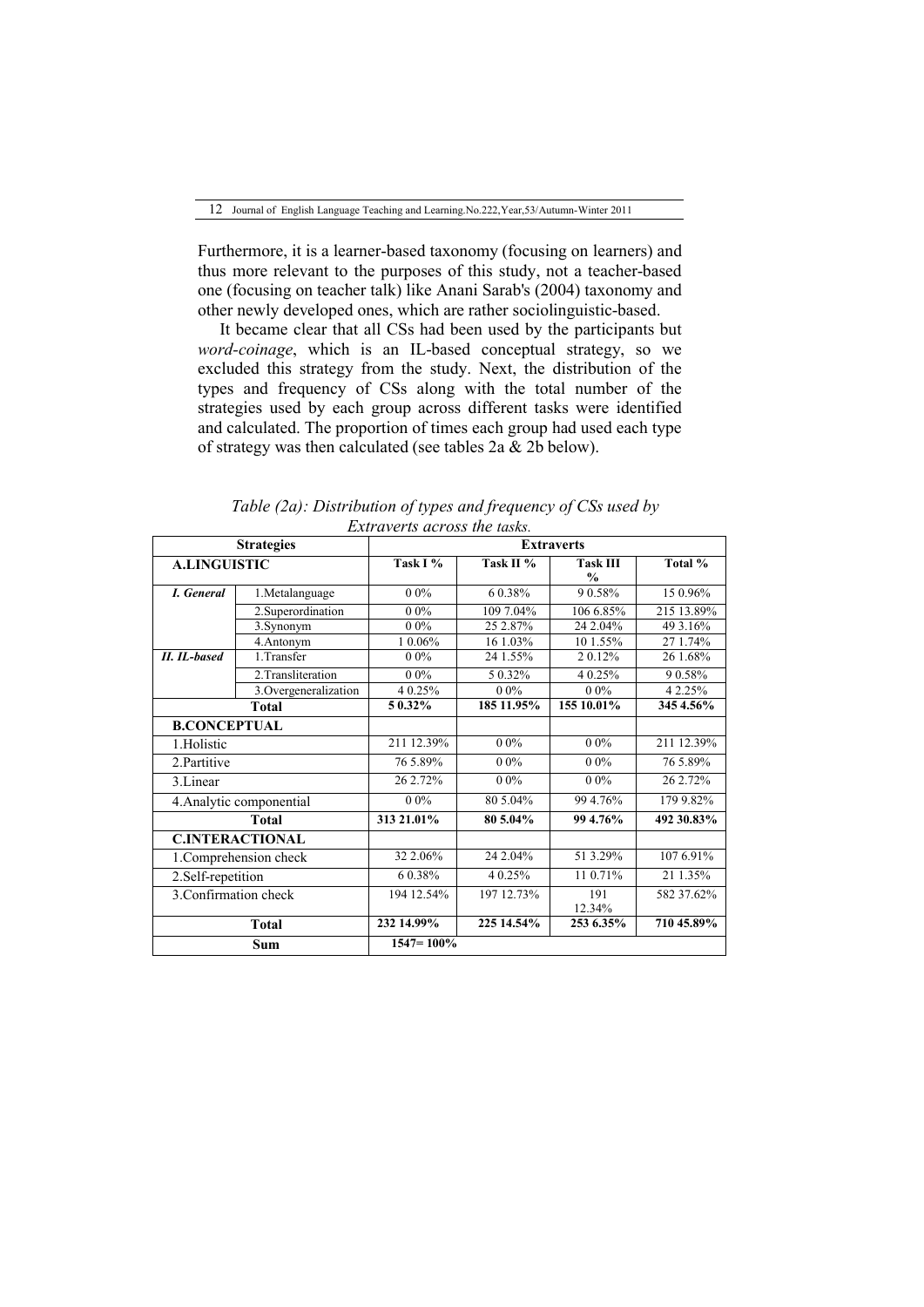*Table (2b): Distribution of types and frequency of CSs used by Introverts across the tasks.*

| <b>Strategies</b>        |                       | <b>Introverts</b> |            |            |            |
|--------------------------|-----------------------|-------------------|------------|------------|------------|
| <b>A.LINGUISTIC</b>      |                       | Task I %          | Task II %  | Task III % | Total %    |
| I. General               | 1.Metalanguage        | $0.0\%$           | 17 1.11%   | $100.65\%$ | 27 1.76%   |
|                          | 2. Superordination    | $0.0\%$           | 107 6.99%  | 94 6.14%   | 201 16.58% |
|                          | 3.Synonym             | $0.0\%$           | 23 1.50%   | 28 1.83%   | 51 13.14%  |
|                          | 4.Antonym             | $0.0\%$           | 15 0.98%   | 70.45%     | 22 1.43%   |
| II. II.-based            | 1. Transfer           | 1 0.06%           | 24 1.56%   | 20.13%     | 27 1.76%   |
|                          | 2. Transliteration    | 70.45%            | 6 0.39%    | $0.0\%$    | 13 0.85%   |
|                          | 3. Overgeneralization | 1 0.06%           | $0.0\%$    | $0.0\%$    | 10.6%      |
| Total                    |                       | 90.58%            | 192 12.55% | 141 9.22%  | 342 22.36% |
| <b>B.CONCEPTUAL</b>      |                       |                   |            |            |            |
| 1.Holistic               |                       | 194 12.68%        | $0.0\%$    | $0.0\%$    | 194 12.68% |
| 2.Partitive              |                       | 114 7.45%         | $0.0\%$    | $0.0\%$    | 114 7.45%  |
| 3.Linear                 |                       | 60 3.92%          | $0.0\%$    | $0.0\%$    | 60 3.92%   |
| 4. Analytic componential |                       | $0.0\%$           | 80 5.23%   | 97 6.34%   | 177 11.57% |
| <b>Total</b>             |                       | 368 24.06%        | 80 5.23%   | 97 6.34%   | 545 35.64% |
| <b>C.INTERACTIONAL</b>   |                       |                   |            |            |            |
| 1. Comprehension check   |                       | 26 1.70%          | 19 1.24%   | 32 2.09%   | 77 5.03%   |
| 2.Self-repetition        |                       | $0.0\%$           | 20.13%     | 20.13%     | 4 0.26%    |
| 3. Confirmation check    |                       | 193 12.62%        | 185 12.09% | 183 11.96% | 561 36.69% |
| <b>Total</b>             |                       | 219 14.32%        | 206 13.47% | 217 14.19% | 642 41.98% |
| Sum                      |                       | $1529 = 100\%$    |            |            |            |

Concerning the hypothesis of the study, it was therefore thought to be more appropriate to use a statistical technique which allows for the comparison of the two groups in the use of each strategy; this technique has also been used by Littlemore (2001). Two sets of comparisons were carried out: (i) between-group comparisons in terms of the *total* CSs used for *all* the given tasks, and (ii) between-group comparisons in terms of CSs used for *each individual* task.

For each between-group comparison, first of all, we should use **NPar Tests.** Here, if the significance value *(Asymp. Sig 2-tailed*) of both groups is *higher* than the value of selected significance which is **0.05**, then we can safely assert that test distribution for both groups is normal and we can compare the mean scores of the two groups by **T-Test.** But, if **NPar Test** indicates that the significance value of *either* one of the extravert group or introvert group is *lower* than the value of selected significance i.e. **0.05**, then it shows that test distribution for that group is *not* normal. In this case, we should use **Mann-Whitney Test** instead of **T-Test** to compare the **mean ranks** of the two groups. For the reason of space, among a large number of comparisons, only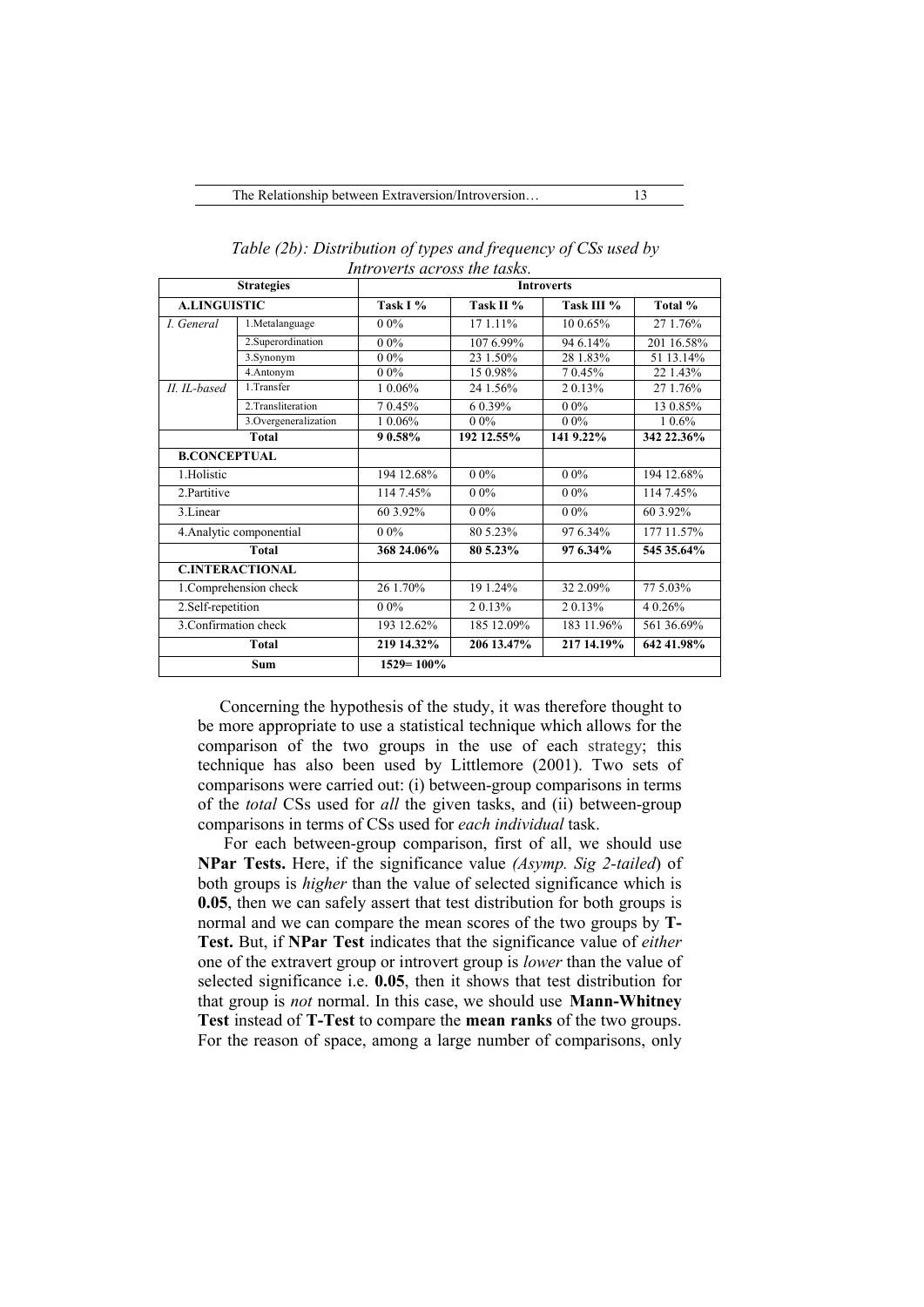those which showed significant differences are provided here, tables 3 and  $\Delta$ 

# **3.4. Results of Measurements**

### **3.4.1. Between-group Comparisons in the Use of Total CSs**

The results of various comparisons revealed that there are no significant differences between extravert and introvert groups in terms of the total linguistic and conceptual strategies used to perform all the given tasks. But in case of the two sub-types of conceptual strategies, namely, **partitive** and **linear** strategies, and the total **interactional**  strategies and the sub-types of interactional strategies including **comprehension check**, **self-repetition** and **confirmation check,** there were significant differences between both groups. That is, as table 3 indicates, the extravert group used interactional strategies including **comprehension check**, **self-repetition** and **confirmation check** more than the introvert group, and the introvert group used **partitive** and **linear** strategies more than the extravert group in performing all the tasks.

*Table (3). Summary of between-group comparisons in the use of total CSs.*

| <b>Compensatory Strategies</b>                         | <b>Group Differences</b> | Asymp. Sig (2-tailed) |
|--------------------------------------------------------|--------------------------|-----------------------|
|                                                        |                          |                       |
|                                                        |                          |                       |
|                                                        |                          |                       |
| $(3.1)$ Comprehension checkIntrovert < Extravert0.010* |                          |                       |
|                                                        |                          |                       |
| $(3.3)$ Confirmation checkIntrovert < Extravert0.003** |                          |                       |

\* P<0.05 \*\* P<0.01

# **3.4.2. Between-group Comparisons in the Use of CSs for Each Task**

### **(I) Task One**

As mentioned earlier, task one was concerned with unconventional/abstract shapes. The results of various comparisons carried out for this task revealed that there are no significant differences between extravert and introvert groups in terms of linguistic strategies. But regarding the total **conceptual** strategies, and the two sub-types of conceptual strategies, namely, **partitive** and **linear** strategies, there were significant differences; the introvert group applied these strategies more than the extravert one. On the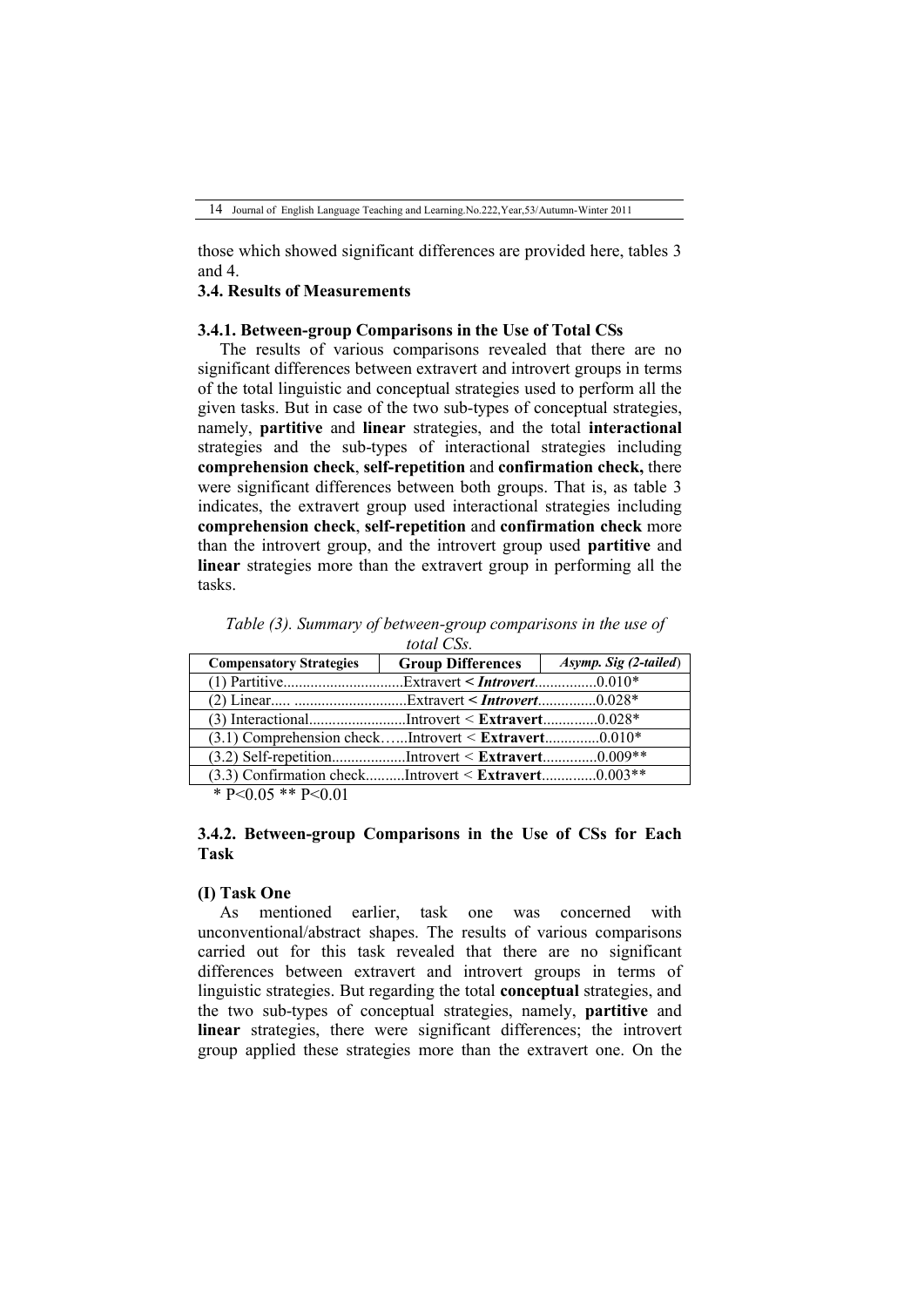other hand, the extravert group used **self-repetition,** as a sub-type of interactional strategies, more than the introvert group (see table 4 below).

# **(II) Task Two**

The second task was concerned with abstract concepts. Similarly, the results of various comparisons carried out for this task revealed that there are no significant differences between extravert and introvert groups in terms of the total linguistic and conceptual strategies. But in the case of the total **interactional** strategies and a sub-type of interactional strategies i.e. **confirmation check**, we found that the extravert group applied those strategies more than the introvert one (see table 4 below).

# **(III) Task Three**

The third task was a short narrative containing eight referents. The results of various comparisons performed for task three indicated that there were no significant differences between extravert and introvert groups in terms of the total linguistic, conceptual, and interactional strategies. However, as far as **transliteration**, as a sub-type of linguistic strategies, and **comprehension check** and **confirmation check**, as two sub-types of interactional strategies, are concerned, again, we found that the extravert group used those strategies significantly more than the introvert one (see table 4 below).

| Task | $\mathbf{CSs}$ | <b>Group Differences</b> | Asymp. Sig (2-ailed) |
|------|----------------|--------------------------|----------------------|
| I    |                |                          |                      |
|      |                |                          |                      |
|      |                |                          |                      |
|      |                |                          |                      |
| П    |                |                          |                      |
|      |                |                          |                      |
| Ш    |                |                          |                      |
|      |                |                          |                      |
|      |                |                          |                      |

*Table (4). Summary of between-group comparisons in the use of CSs for each task*

 $* P < 0.05 ** P < 0.01$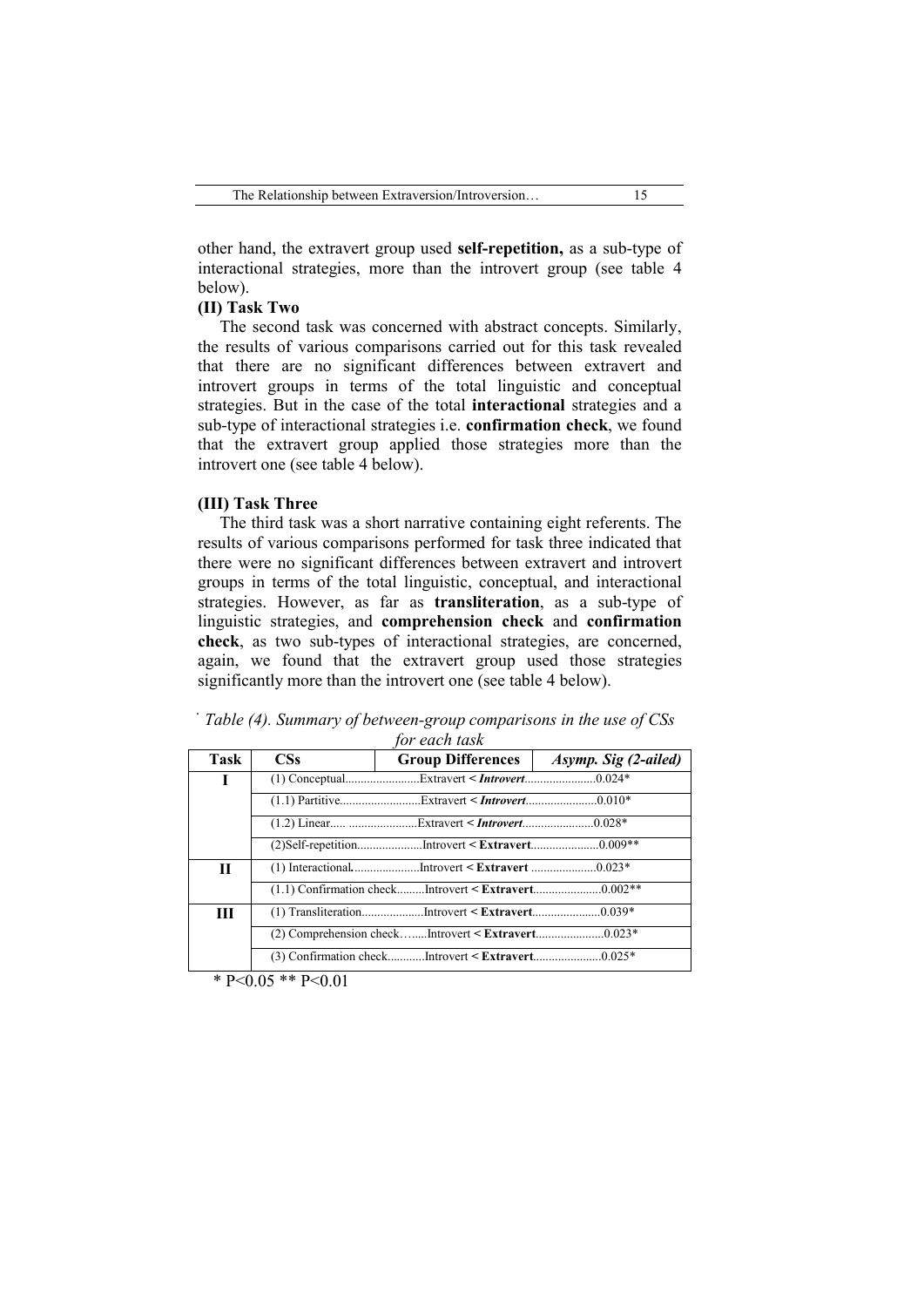### **4. Discussion**

The results of between-group comparisons indicate that there exists a relationship between EXT/INT personality dimension and the use of CSs in "oral referential communication". In order to arrive at a better understanding of the findings, let's consider the strategies used for each task.

As mentioned before, task one was concerned with abstract/unconventional shapes. Therefore, conceptual strategies were very frequently needed to solve communication problems raised from the referents of this task. Moreover, this can be explained on the ground that there are no linguistic or lexical conventions for the shapes and the participants have to consider them not as lexical items. Psycholinguists argue that shapes have basic functions in concept formation and concept attainment in learning, in general, and FLA and SLA, in particular (Flawel et al., 1993). When concepts are formed in the learners' (speakers') mind through shapes, they have to use much more figurative language than other linguistic devices to verbalize the shapes for the audience and thereby to help them visualize the concepts since other linguistic devices are somehow limited and incapable of describing the unconventional shapes adequately. That is, shapes have to be described through other concepts which are available to the speakers and familiar to the listeners. For these reasons, the speakers attempt to apply analogies or similes to resemble the intended shape to some concrete objects and thereby to make them visual for the interlocutor. In such cases, the speakers may resort to analogy or simile and to use holistic strategies. But if these devices do not exist in the speakers' lexical knowledge or if the holistic strategies do not work effectively, they will break the shape into its component parts and describe each component separately. Doing these, the speakers employ partitive and/or linear strategies.

The reason why the introvert participants used **conceptual** strategies (**partitive** and **linear** strategies) significantly more than extravert ones may be due to the fact that introvert learners because of their cortical over arousal have better long-term memory, more concentration ability, and are less easily subject to mental inhibition (Eysenck & Eysenck,1985). Therefore, it is likely that in doing task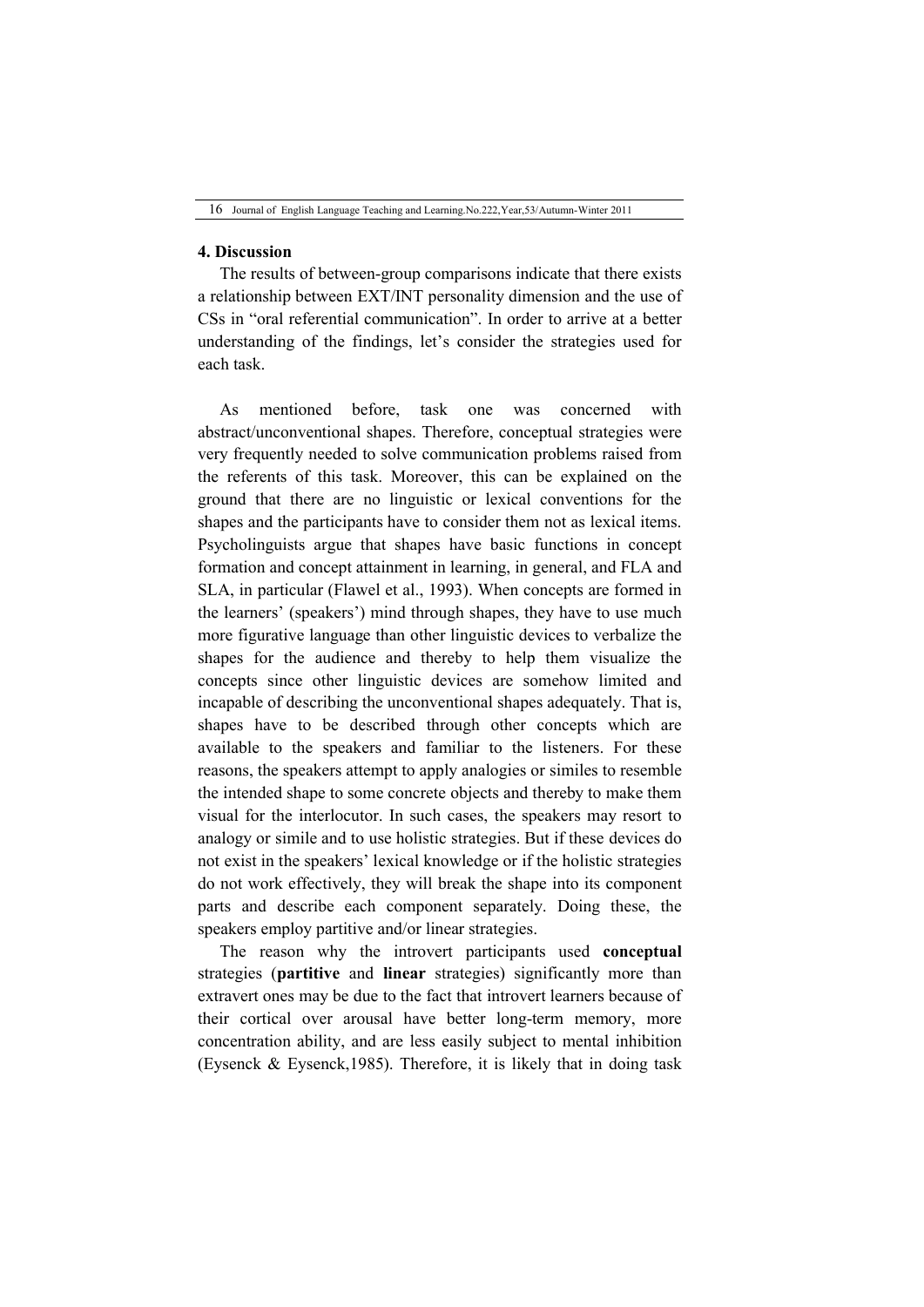one, they might have appealed more to their lexical knowledge and ability in breaking the shape into its component parts and to describe each component separately.

However, as mentioned earlier, the extravert participants used significantly more **self-repetition** strategies than the introvert ones in performing task one. As far as the psychological characteristics of extravert participants are concerned, because extravert participants talk more, and they are good at interpreting body language and facial expressions (Taylor, 1998), therefore, they are likely to use **selfrepetition** (as a sub-type of interactional strategies) more than introvert participants in oral communication. In addition, extravert learners are more experienced in oral communication than introvert ones and thus these strategies may have been automatized in their mind, and are used automatically by them. These findings support the findings of Bialystok (1990) and Kellerman and Bialystok (1997) who claimed that extravert learners prefer to use interactional strategies more than introvert learners in oral communication.

The second task was abstract concepts or words; therefore, no shapes could be used as analogy to stand for the whole or partial meaning of the concepts. That is, the concepts had to be communicated through linguistic means; thus, linguistic strategies were more needed than conceptual ones. However, in doing task two, we could see that extravert participants *only* used **confirmation check**, as a sub-type of interactional strategies, significantly more than introvert ones. As noted earlier, this can be explained on the ground that since extravert participants tend to talk more and they are good at interpreting body language and facial expressions (Taylor, 1998), they appeal to their experiences and are more able to use them to communicate the concepts than the introvert ones. As a result, they used more interactional strategies (i.e. **confirmation check**) than introvert participants in performing task two. Again, these findings would confirm the findings of researchers such as Bialystok (1990) and Kellerman & Bialystok (1997).

In doing task three, extravert participants used **comprehension check**, **confirmation check** and **transliteration** significantly more than introvert ones. It should be noted that "transliteration" is an IL-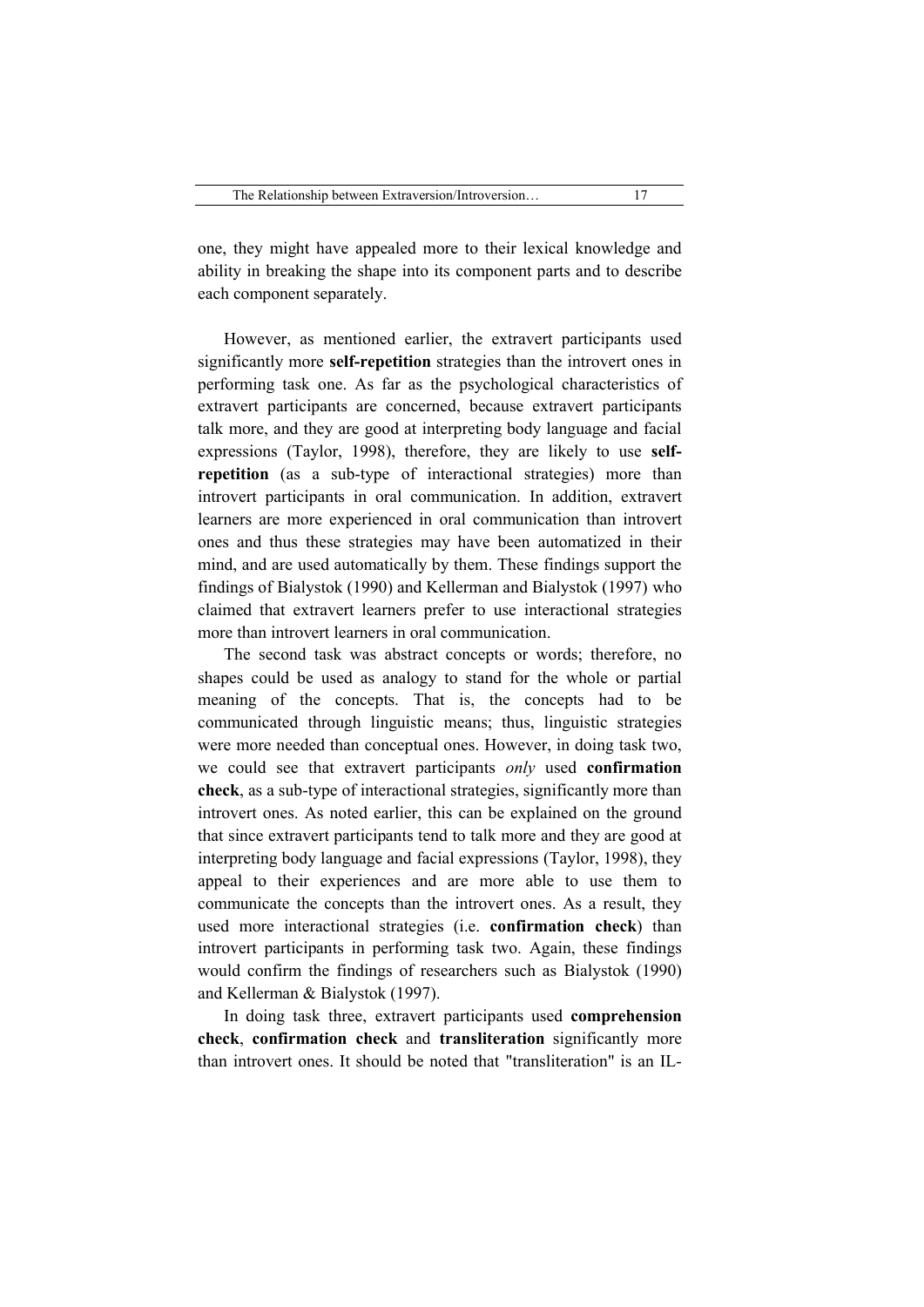based linguistic strategy and comprehension check and confirmation check are two sub-types of interactional strategies. As mentioned earlier, since task three, or narrative, needs more linguistic ability, conceptual knowledge, and somehow cultural information (Allen et al., 1994), it creates more meaningful and communicative situations for the speakers of L1 and L2 than other contexts (Ahmadian, 1995) and it motivates individuals to express their experiences (Lantolf, 2006; Stinson, 2008), thus, it may have been that it draws more on interactional strategies than other strategies, and consequently, extravert participants due to their higher interpersonal communication abilities or "positive interpersonal awareness" (Brislin & Yoshida, 1994:30-31), used more interactional strategies (**comprehension check** and **confirmation check**) than introvert participants in performing the given task. This finding is in line with those of researchers such as Bialystok (1990) and Dewaele et al., (1999), who noted a similar point in oral communication. Furthermore, the reason why the extravert participants used **transliteration** significantly more than introvert ones may be due to their psychological characteristic that because extravert learners prefer quicker, *less* accurate approach, and tend to talk more with *less* reflection (Taylor, 1998), they used more "transliteration" strategies than introvert ones to solve their communication problems.

One particularly interesting finding made in this study is that task variability involves the use of various strategies in the performance of the participants' SC and that the ways in which SC is operated for planning and executing CSs differ from task to task. This finding supports Poulisse's (1990) and Ahmadian's (2001) findings that the nature of the task strongly influences the type of CSs adopted. In sum, within the domain of oral referential communication, the null hypothesis is, generally, rejected.

#### **5. Conclusion and Implications**

It has been claimed that the personality trait of EXT/INT is associated with the use of communication and CSs (Dewaele & Furnham, 1999; Littlemore, 2003). It was the aim of this study to examine such a claim. The findings would suggest some evidence for such a claim as discussed above.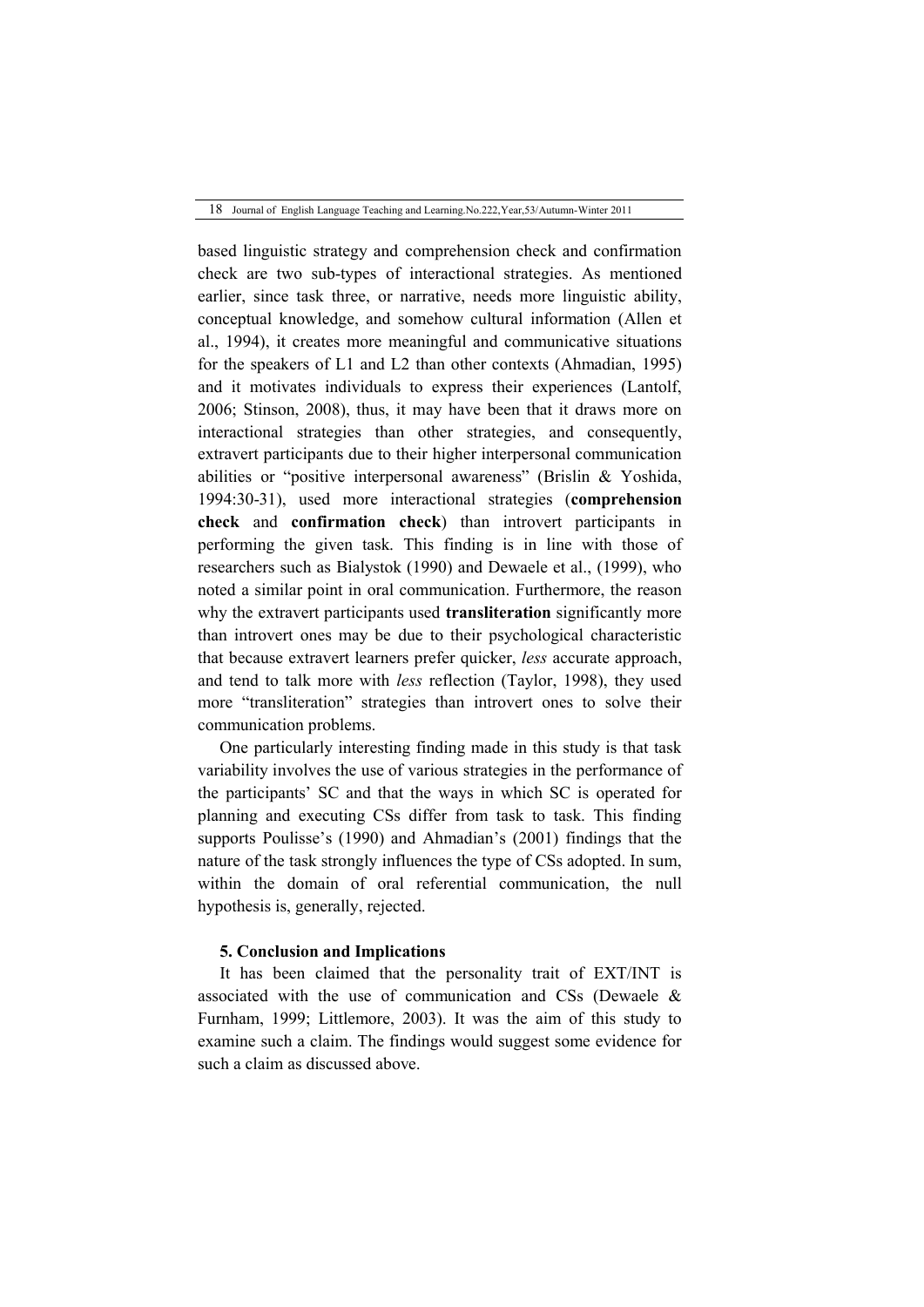The findings of this study can have pedagogical implications. It was discussed that a *more* practical approach to second /foreign language teaching is to develop the L2 learners' SC and their ability to use CSs in order to solve their communication problems (Widdowson, 1990; Kasper and Kellerman, 1997; Omaggio Hadley, 2003; Lantolf, 2006). Furthermore, if language teachers want to be successful and productive in helping L2 learners develop their SC, obviously, they should take personality trait of EXT/INT into consideration as one of the effective factors which influence the use of communication and CSs (McDonough, 1986; Ehrman et al., 2003; Littlemore, 2003).

According to the recent trends in second /foreign language teaching, there has been an increasing interest in "learner-based" approaches to second /foreign language teaching in which learners are seen to be the center of teaching activities (Auerbach, 1999; Ellis, 2003). Thus, teachers are no longer regarded as the (only) sources of knowledge and learners as the only receivers of knowledge; rather, teachers are considered as problem-imposers and learners as problemsolvers (Ellis, 1994, 2003; Shor, 1999; McKinney and Norton, 2008, pp. 200-201). It is believed that this will help learners develop their "interactional competence" (Richards and Lockhart, 2005, p. 141) in L<sub>2</sub> classrooms to enable them to use their communicative and strategic competence for social interactions. To develop their SC, L2 learners are supposed to learn to use various strategies to solve the communicative problems imposed by the teachers and to achieve their intended goals.

There is a general consensus that SC of L2 learners is likely to be improved through genuine communication situations (Bialystok, 1990; Dornyei, 1995; Adams, 2007). Dornyei et al., (1997) also point out that the teachability of SC, both oral and written, in L2 learning is completely justifiable and possible, and it can be started early even at a pre-intermediate level. The findings can, thus, help teachers design appropriate communicative tasks in their classrooms to motivate their students' interactions, and thereby help them develop their strategic competence.

Specifically, the findings of this study revealed that extravert learners tend to use more "interactional" strategies and introvert learners tend to use more "conceptual strategies" to solve their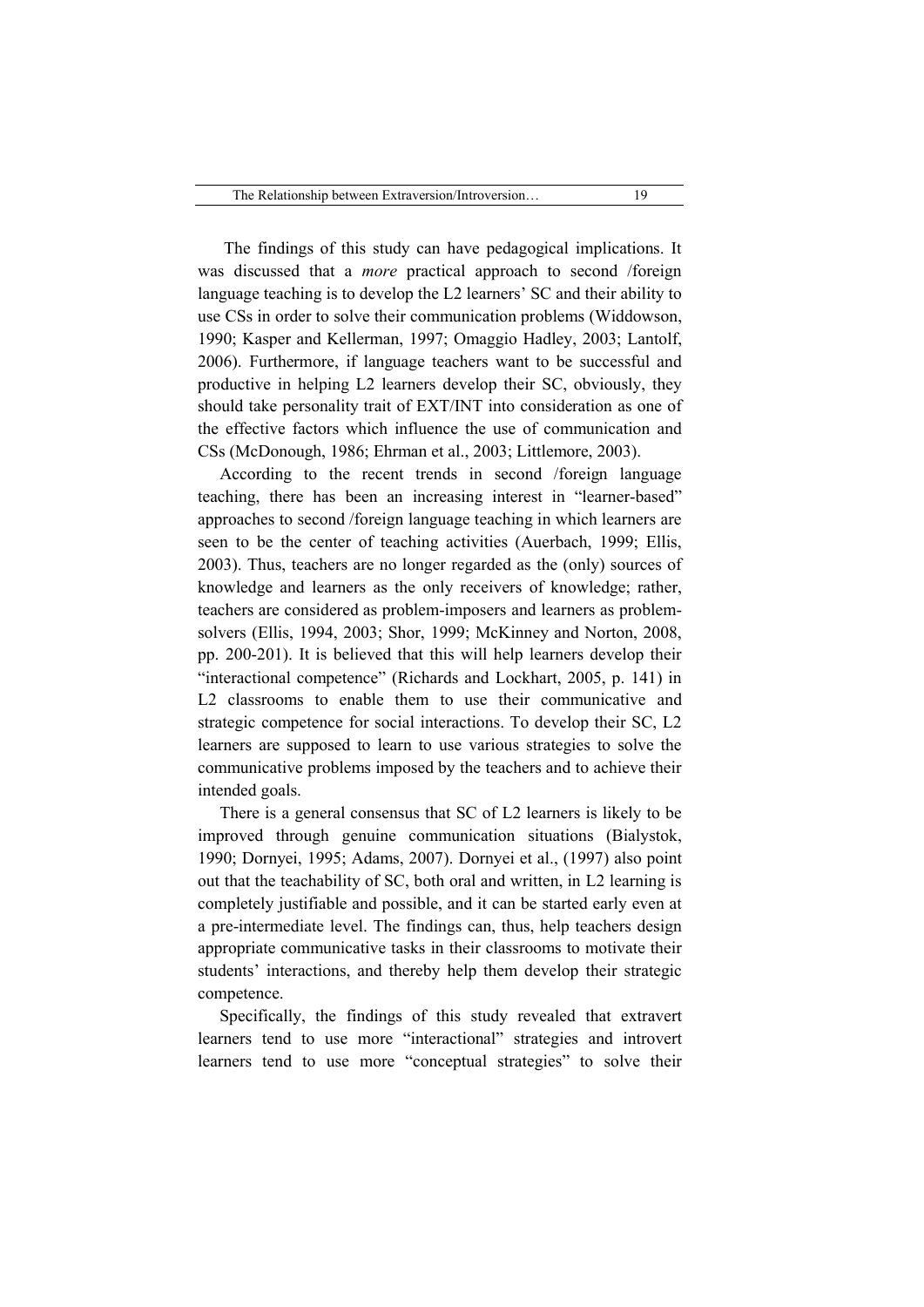communication problems. Considering the characteristics of extravert and introvert learners and the findings of this study, textbook writers and EFL/ESL teachers can help develop the SC of each group of learners in a number of ways. For example, regarding the fact that extravert learners like group-work and introvert learners like to work independently or in smaller groups of two or three members, textbook writers may provide extra materials appropriate for each group in their textbooks by which teachers can provide more opportunities for introvert learners to use "interactional" strategies, and for extravert learners to use more "conceptual strategies" to solve their communication problems, and thereby to develop their overall communicative abilities in general, and their strategic competence in particular. Moreover, teachers can group students based on their personality traits, give them appropriate communicative tasks in actual classroom activities, and teach extravert and introvert learners how to use different strategies to achieve their communicative goals, and thereby to develop their speaking skills, and hopefully their writing skills as well. However, further research on psycholinguistic and sociolinguistic aspects of SC will hopefully provide researchers and language teachers with more information to help L2 learners develop their SC in both oral and written communication.

# **Acknowledgements**

We wish to express our sincere appreciation to Professor *T. S. Paribakht*, of Ottawa University, Canada, for reading this paper and giving valuable and insightful comments.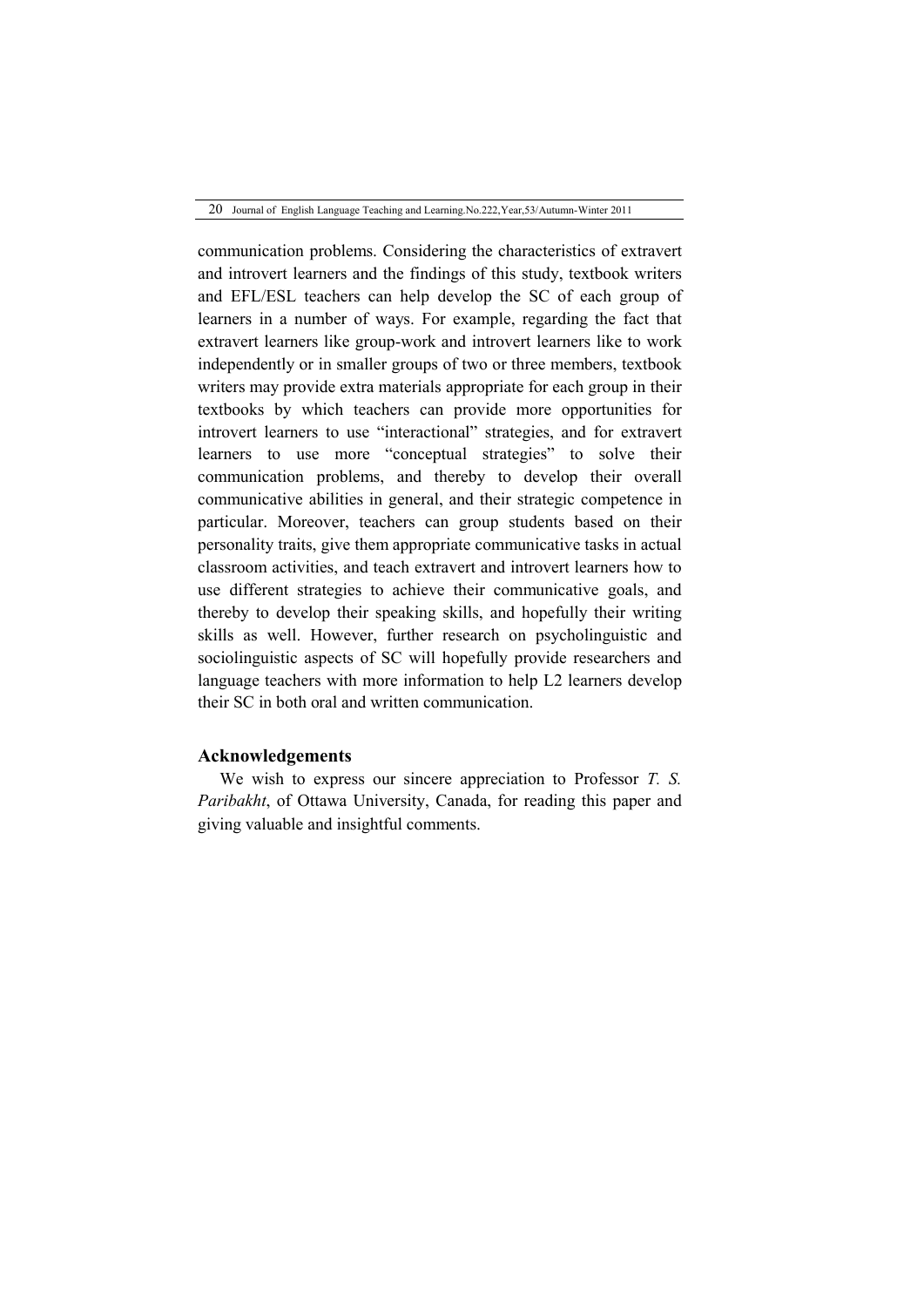### **References**

- Adams, R.(2007).Does second language learners benefit from interacting with each other? In Mackey, A. (ed.). *Conversational Interaction in Second Language Acquisition* (pp. 29-51). Oxford: Oxford University Press.
- Ahmadian, M. (1995). *Interlanguage conformity in strategic competence: Ability to use compensatory strategies by second language learners in referential communication.* Unpublished Ph.D. Thesis, Sheffield University, UK.
- ------- (2001). Interlanguage Conformity and the Use of Strategic Competence. Paper presented at "*The First conference on issues in english language teaching in iran*", May 9-10, 2001, Faculty of Foreign Languages, University of Tehran, Proceedings: pp. 139- 158.
- Allen, M., Kertoy, K., & Petter, J. (1994). Children's narrative production. *Applied psycholinguistics*. 15(2), pp.149-176.
- Anani Sarab, M. R. (2003). Communication strategies in second language teacher talk with special reference to Iranian teachers of English. *Unpublished PhD thesis*, University of Leeds. Leeds, WY.
- Anani Sarab, M. R. (2004). The study of communication strategies in Teacher Talk. *Iranian journal of applied linguistics*, Vol. 7, No. 2, pp. 1- 43.
- Auerbach, E. (1999). Teacher, Tell me what to do. In Sure, I. and pari, C (Eds.). *Critical literacy in action* (pp. 31-52). Boynton/Cook Publishers, USA.
- Bialystok, E. (1990). *Communication strategies: A Psychological Analysis of Second Language Use.* Oxford: Oxford University Press.
- Bongaerts, T. & Poulisse, N. (1989). Communication strategies in L1 and L2: same or different? *applied linguistics*,Vol. 10, pp. 253-268.
- Borge, S. (1998). Teacher's Pedagogical Systems and Grammar Teaching: A generative study. *TESOL quarterly*, Vol.32,pp. a-38.
- Brislin, R & Yoshida, T. (1994).*Intercultural communication Training: An Introduction.* SAGE Publishers, London, UK.
- Brown, H. D. (2000). *Principles of language learning and teaching*   $(4<sup>th</sup>$  *ed.*). New York: Longman.
- Canale, M. & Swain, M. (1980). Theoretical bases of communicative Approaches to second language teaching and testing. *Applied linguistics*, Vol. 1, pp. 1-47.
- Chen, S. Q. (1990). A Study of communication strategies in Interlanguage production by chinese EFL learners. *Language learning*, 40(2), 155-187.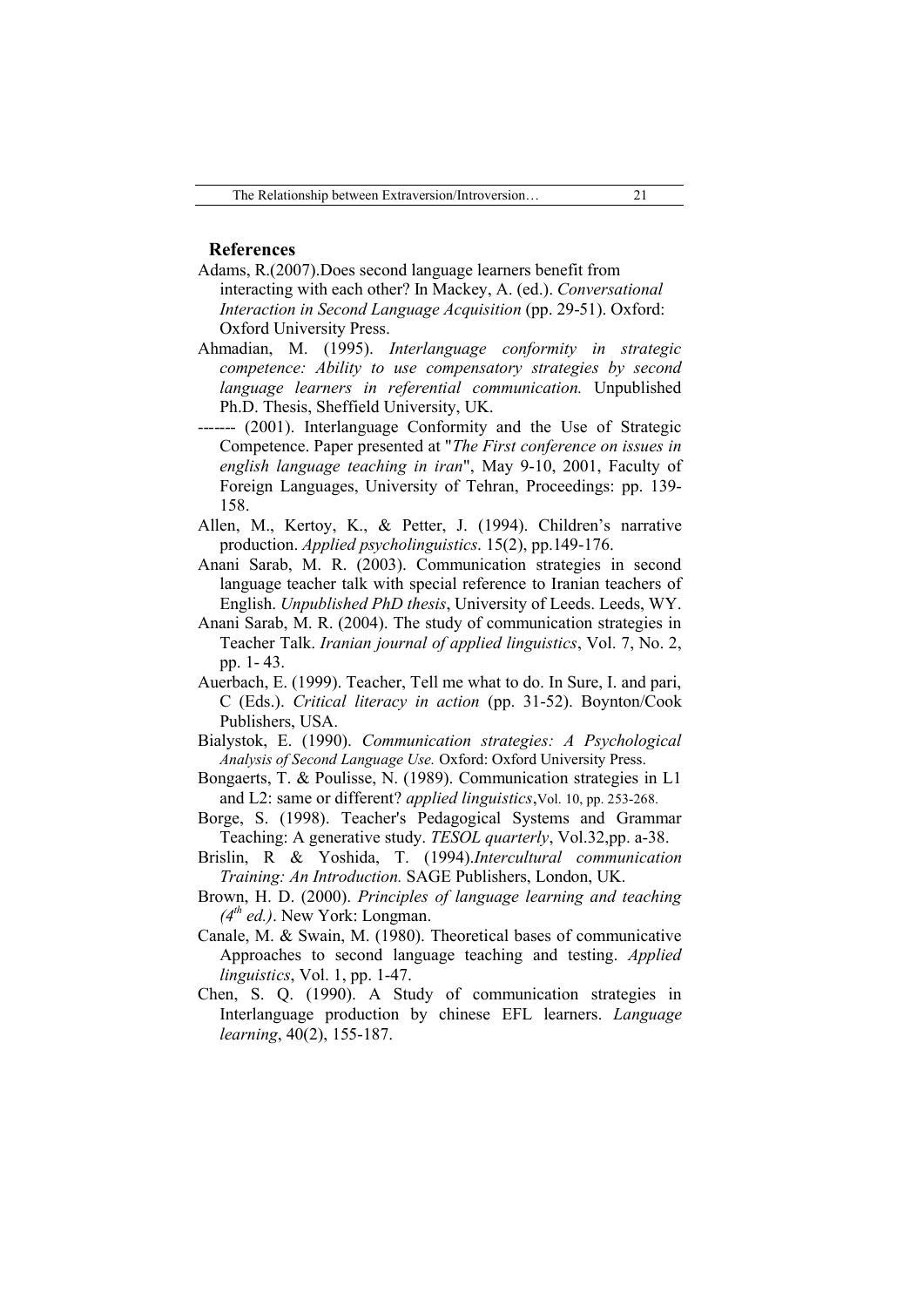- Chomsky, N. (1965). *Aspects of the theory of syntax*. Cambridge: MIT Press.
- Cook, V. (1993). *Linguistics and Second Language Acquisition*. New York: St. Martin's Press.
- Corder, S. P. (1983). Strategies of communication. In C. Faerch & G. Kasper (Eds.), *Strategies in Interlanguage Communication* (pp.15- 19). Harlow, England: Longman.
- Dewaele, J. M. & Furnham, A. (1999). Extraversion: The unloved variable in applied linguistic research. *Language Learning*, 49(3), pp.509-544.
- Dornyei, Z. (1995). On the teachability of communication strategies*. TESOL Quarterly*, Vol. 29: 55-85.
- -------- & Scott. M. L. (1997). Review article: Communication strategies in a second language, definitions and taxonomies. *Language Learning*, 47(1), pp. 173-210.
- -------- & Skehan, P. (2003). *Individual Differences in Second Language Learning*. In C. J. Doughty and M.H. Long (Eds.). The Handbook of Second Language Acquisition (pp. 589-630). Oxford: Oxford University Press.
- Ehrman, M. & Oxford, R. (1990). Adult language learning styles and strategies in an intensive training setting. *Modern Language Journal*, 74(3), 311-327.
- Ehrman, M., Leaver, B. & Oxford, R. (2003). A Brief Overview of Individual Differences in Second Language Learning. *System*, Vol. 31, pp. 313-330.
- Ellis, R. (1994). *The Study of Second Language Acquisition*. Oxford: Oxford University Press.
- -------- (2003). *Task-based Language Learning and Teaching*. Oxford: Oxford University Press.
- -------- (2004). Individual Differences in Second Language Learning. In A. Davies & C. Elder (Eds), The *Handbook of Applied Linguistics* (pp. 525-551). Oxford: Oxford University Press.
- Flawel, H., Miller, D., and Miller, S. (1993). *Cognitive Development*. Prentice-Hall.

Eysenck, H. & Eysenck, S. (1975). *Persian Version of the Manual of Eysenck Personality Questionnaire,* London: Hodder & Stoughton.

- -------- & Eysenck, M. (1985). *Personality and Individual Differences: A Natural Science Approach.* London: Plenum Press.
- Faerch, C. & Kasper, G. (1983). Plans and Strategies in Foreign Language Communication. In C. Faerch & G. Kasper (Eds.), *Strategies in Interlanguage Communication* (pp.20-60). London: Longman .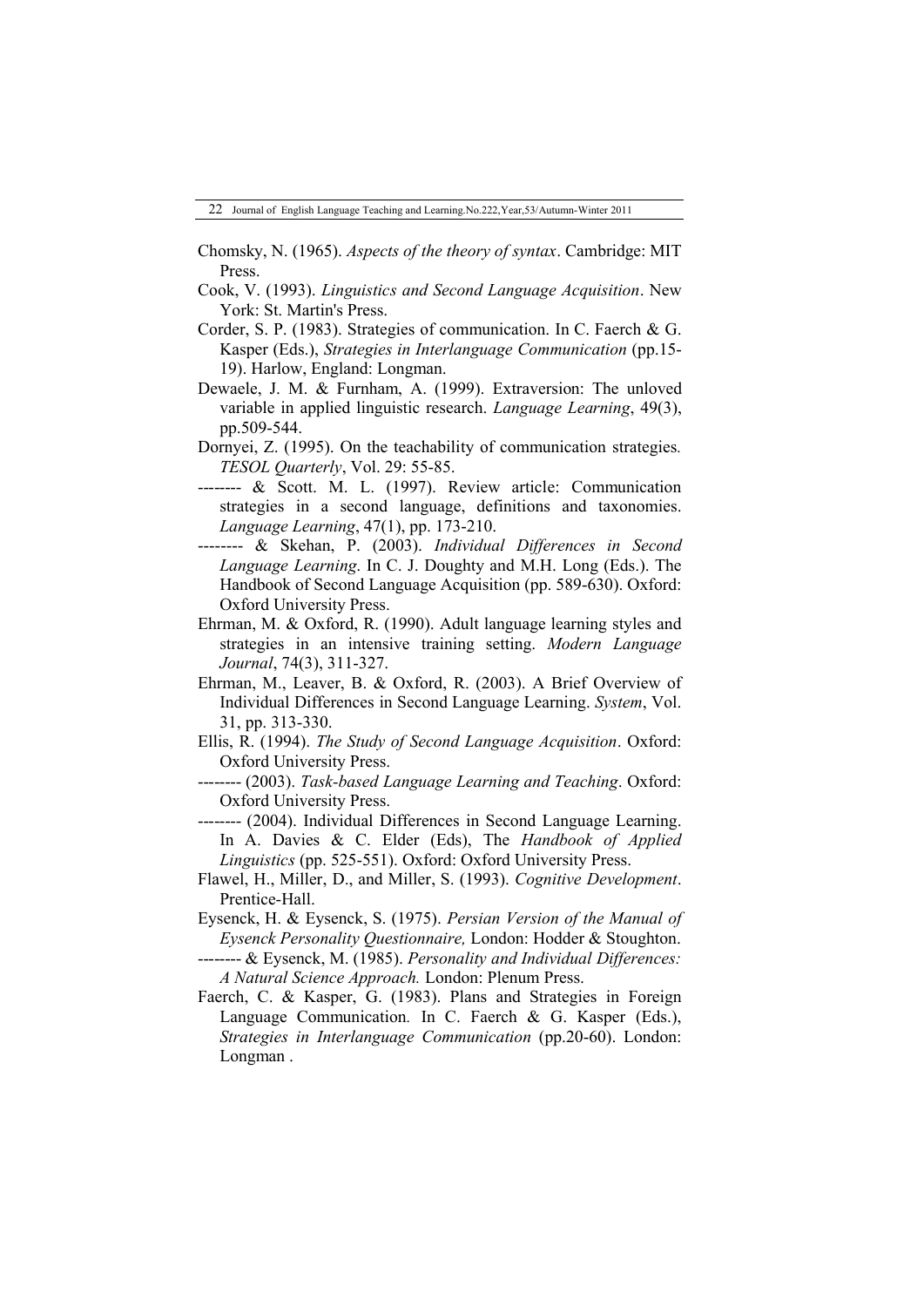- -------- (1984).*Two* Ways of defining communication strategies. *Language Learning*, Vol. 34, pp. 45-63.
- Gan. Z. (2008). Extroversion and group oral performance: A mixed quantitative and discourse analysis approach. June 19, 2010, Retrieved from *www.ameprc.mq.edu.au/docs/prospect\_journal/volume23,no3(23),Art3.pdf.*
- Hymes, D. (1972). On Communicative Competence. In J. Pride & J.Holmes(Eds.),*Sociolinguistics* (pp. 269-293), Penguim, Harmondsworth.
- Jung, C. G. (1933). *Psychological Types*. New York: Harcourt, Brace.
- Kaper, G. and Kellerman, E. (1997). Introduction: approaches to communication strategies. In G. Kasper and E. Kellerman (Eds.): *Communication Strategies: Psycholinguistic and Sociolinguistic Perspectives* (pp.1-13). London: Longman.
- Kellerman, E. & Bialystok, E. (1997). On psychological plausibility in the study of communication strategies. In G. Kasper and E. Kellerman (Eds.): *Communication Strategies: Psycholinguistic and Sociolinguistic Perspectives* (pp.163-178). London: Longman.
- Kiany, G. R. (1998). English proficiency and academic achievement in relation to extraversion: A preliminary study. *International Journal of Applied Linguistics*, 8/1, 113-130.
- --------- (2001) Exposure, instruction and extraversion in relation to different aspects of english proficiency. Paper presented at "*The First Conference on Issues in English Language Teaching in Iran*", May 9-10, 2001, Faculty of foreign languages, University of Tehran, Proceedings: pp. 180-195.
- Kellerman, E. & Bialystok, E. (1997). On psychological plausibility in the study of communication strategies. In G. Kasper and E. Kellerman (Eds.): *Communication Strategies: Psycholinguistic and Sociolinguistic Perspectives* (pp.163-178). London: Longman.
- Kroll, J. F. & Sundama, G. (2005). Cognitive processes in second language learning and bilinguals: The Development of Lexical and Conceptual Representations. In Doughty, C. & Long, M. L. (Eds.) *The Handbook of Second Language Acquisition* (pp. 104-129). London: Blackwell Publishing Ltd. UK.
- Lantolf, James P. (2006). *Sociocultural Theory and Second Language Learning*. Oxford: Oxford University Press.
- --------- & Thorne, Steven L. (2006). Sociocultural Theory and Geneses of Second Language Development. Oxford: Oxford University Press.
- Lightbown, P. M. & Spada, N. (2006). *How languages are learned: Oxford handbook for language teachers (3rd ed.)*. Oxford: Oxford University Press.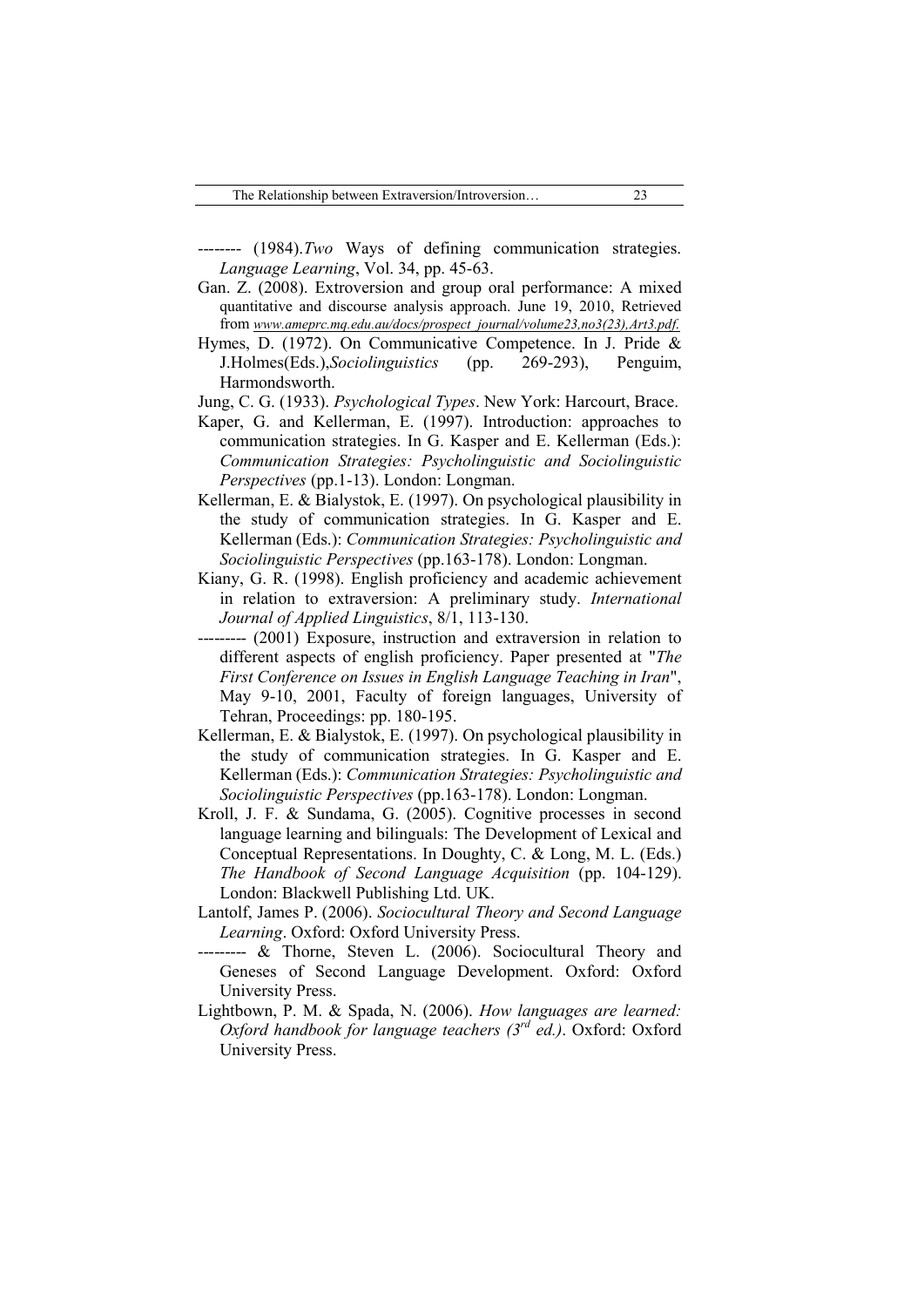- Littlemore, J. (2001). An Empirical Study of the Relationship Between Cognitive Style and the Use of Communication Strategies. Applied Linguistics, 22(2), 241-265.
- -- (2003). The communicative effectiveness of different types of communication strategy. *System*, Vol. 31, pp. 331-347.
- McDonough, S. (1986). *Personality in Foreign Language Teaching.* London: George Allen & Unwin.
- McKinney, C. and Norton, B. (2008). "Identity in Language and Literacy Education" In Spolsky, B. and Hult, F. M. (eds.). The Handbook of Educational Linguistics(pp. 192-205). Blackwell Publishing, Oxford, UK.
- Munoz, C. (2007). Studying Abroad as Foreign Language Practice. In R. Dekeyser (ed.), Practice in a Second Language Perspectives from Applied Linguistics and Cognitive Psychology (pp. 208-226). Cambridge: Cambridge University Press.
- Nikjoo, N. (1982). Factorial Structure of the EPQ in Iran. *Unpublished Ph.D. dissertation*, University of Ulster.
- Omaggio Hadley A. (2003). *Teaching Language in Context (3rd ed.).* Heinle & Heinle Publishers, Massachusetts, Boston, USA.
- O'Malley, J.M. & Chamot, A.U. (1990). *Learning Strategies in Second Language Acquisition.* Cambridge: Cambridge University Press.
- Oxford, R. L. (1990). *Language Learning Strategies: What every teacher should know*. Boston: Heinle & Heinle.
- Paribakht, T. (1985). Strategic competence and language proficiency. *Applied Linguistics,* Vol. 6, pp. 132-146.
- --------- (1986). On the pedagogical relevance of strategic competence. *TESL Canada Journal,* Vol. 3, pp. 53-66.
- Poulisse, N. (1990). *The Use of Compensatory Strategies by Dutch Learners of English*. Berlin: Mouton de Gruyter.
- Poulisse, N. (1997). Compensatory strategies and the principles of clarity and economy. In G. Kasper and E. Kellerman (Eds.): *Communication Strategies: Psycholinguistic and Sociolinguistic Perspectives* (pp.49-64). London: Longman.
- Rampton, B. (1997). A sociolinguistic perspective on L2 communication strategies. In G. Kasper and E. Kellerman (Eds.): *Communication Strategies: Psycholinguistic and Sociolinguistic Perspectives* (pp.179-202). London: Longman.
- Richards, J. C. and Lockhart, C. (2005). *Reflective Teaching in Second Language Classroom* (13<sup>th</sup> ed.). Cambridge: Cambridge University Press.
- Selinker, L. (1972*).* Interlanguage. *International Review of Applied Linguistics*, Vol.10, No. 3, pp. 209-231.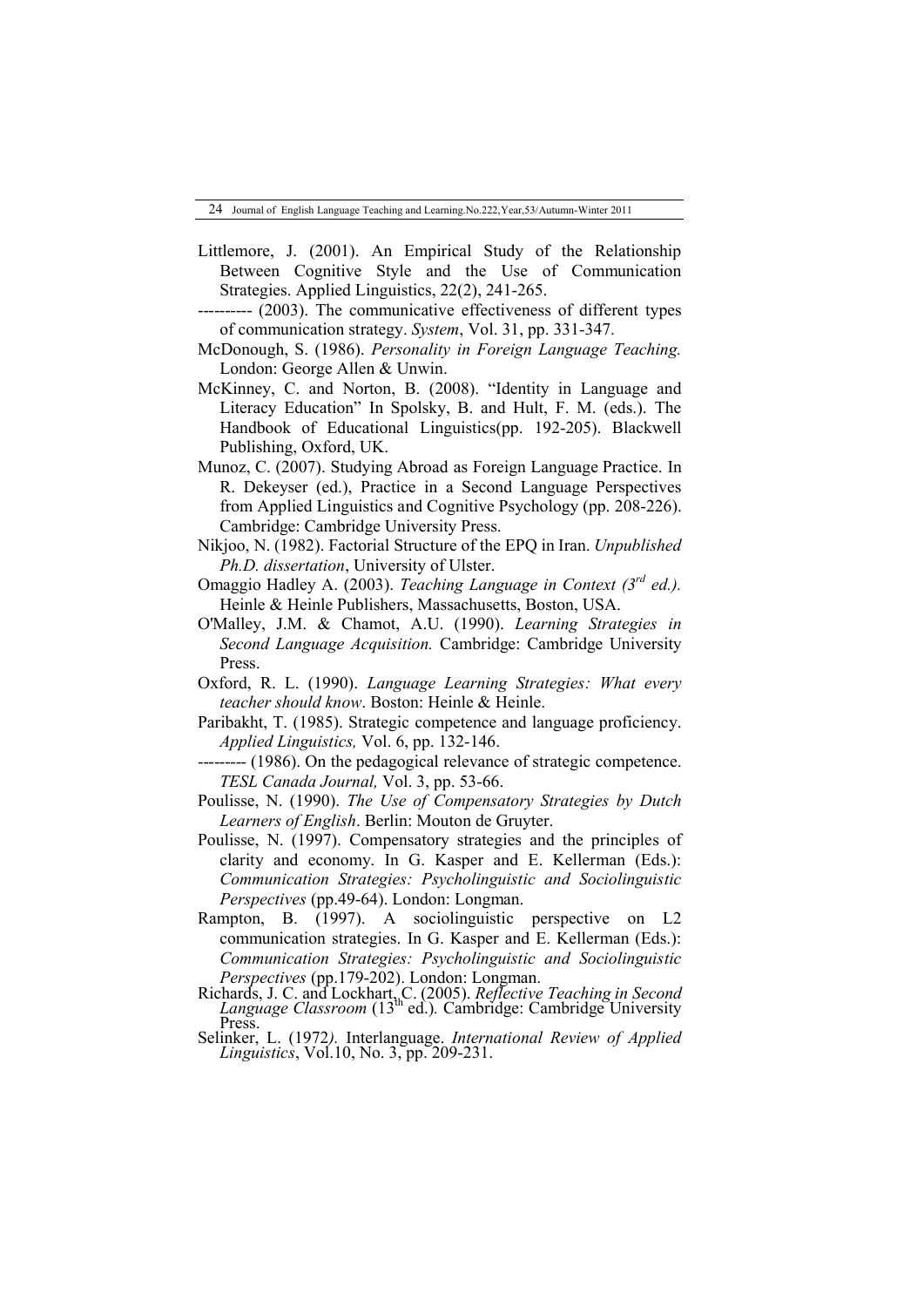Scholfield, P. (1987). Communication strategies-the researcher<br>outmaneuvered? Applied Linguistics, Vol. 8, No. 3, pp. 219-232.<br>Shor, I. (1999). What Is Critical Literacy? In Sure, I. and Pari, C<br>(Eds). Critical Literacy in

Stinson, D. W. (2008). "Negotiating sociocultural discourses: The counter-story telling of academically (and Mathematically) Successful African American Male Students". In American Educational Research Journal, Vol. 45, No.4, December 2008, pp. 957-1010.

Tarone, E. (1980). Communication strategies, Foreigner Talk and<br>Repair in Interlanguage. *Language Learning*, Vol. 30, pp. 417-431.<br>--------(1984). Teaching Strategic Competence in the Foreign<br>Language Classroom. In S. J. *Initiatives in Communicative Language Teaching* (pp.128-136). Reading: Addison-Wesley. Tarone, E. & Yule, G. (1989). *Focus on Language Learner*. Oxford:

- Oxford University Press.<br>
Taylor, J. (1998). Using asynchronous computer conferencing to<br>
encourage interaction in seminar discussions, June 24, 2006.<br>
Retrieved from http://www.virtualschool.edu/mon.html<br>
Varadi, T. (1973
- 
- 
- No.1, pp. 71-81. Wakamoto, N. (2007). The impact of extroversion/introversion and associated learner strategies on English language comprehension in a Japanese EFL setting. Unpublished Ph.D. dissertation, Ontario Institute for Studies in Education of the University of Toronto-
- Canada.<br>Widdowson, H. (1990). Aspects of Language Teaching. Oxford:
- Oxford University Press.<br>Williams, J., Inscoe, R. & Tasker, T. (1997). Communication strategies in an Interactional context: the mutual achievement of comprehension. In G. Kasper and E. Kellerman (Eds.): *Communication Strategies: Psycholinguistic and Sociolinguistic*
- *Perspectives* (pp.304-322). London: Longman.<br>Yadegari, H. R. (2007). The effects of extraversion/Introversion on the use of strategic competence in oral and written referential Communication by Iranian EFL Learners. *Unpublished MA Thesis*, Arak University, IRAN. Yule, G. and Tarone, E. (1997). Investigating communication strategies in L2 reference: pros and cons. In G. Kasper and E.
- Kellerman (Eds.): *Communication strategies: Psycholinguistic and Sociolinguistic Perspectives* (pp.17-30). London: Longman.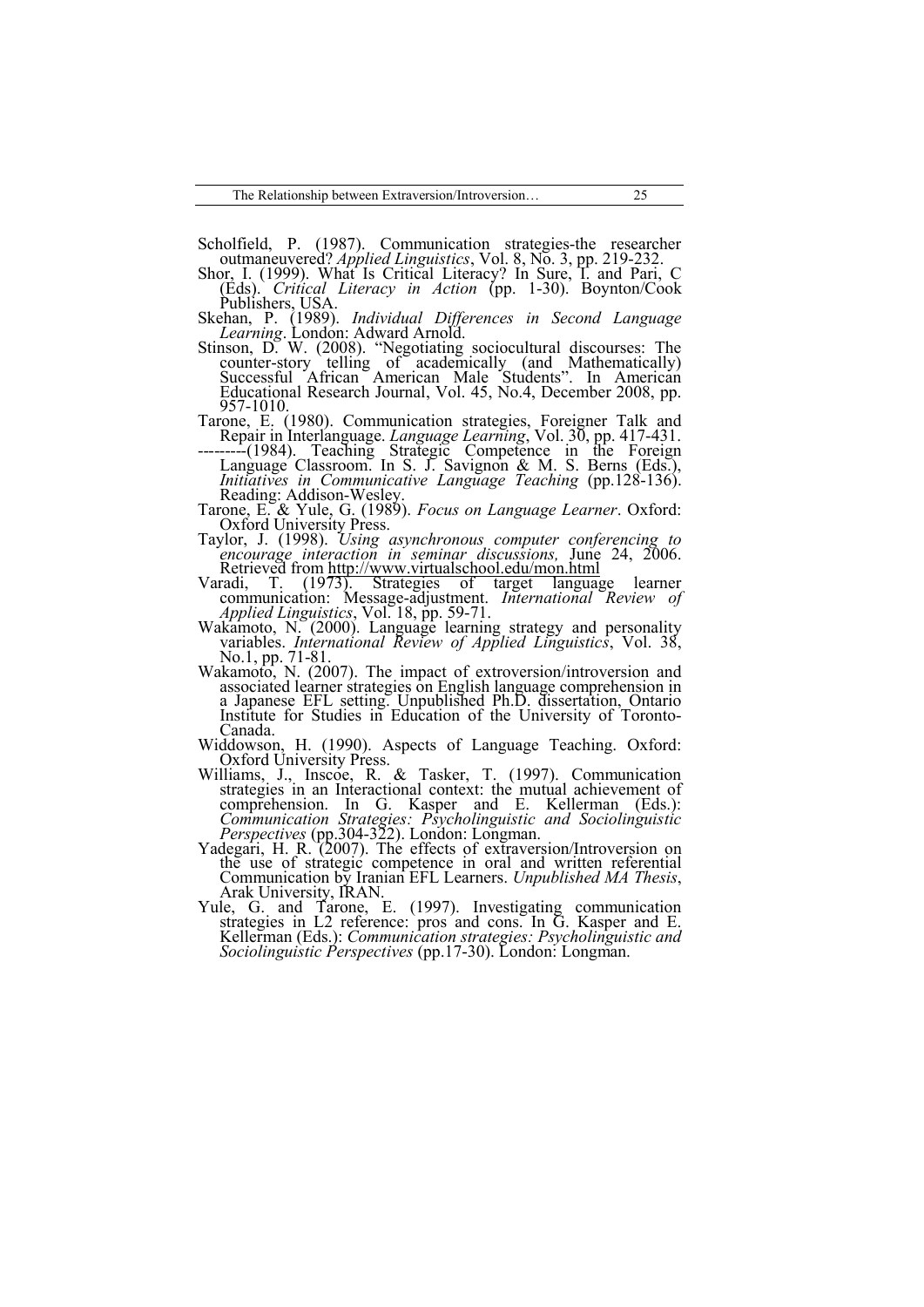26 Journal of English Language Teaching and Learning.No.222,Year,53/Autumn-Winter 2011

# **Appendix**

**Communicative Tasks (1, 2 & 3)**

1. An example of task one-Unconventional Shapes:



- 2. Task two-Abstract Concepts:
- 1. Jealous 5. Sympathy
- 2. Justice 6.Optimism
- 3. Flattery 7. Salvation
- 4. Pessimism 8. Beauty
- 3. Task three-Narrative:

There once was a man who was going to visit a distant cousin with his wife. While they were waiting on -----(1)-----for their train, the man saw a -----(2)----. It was one of those apparatuses which give -----(3)---- on which one's future is printed as well as one's weight. The man decided to weigh himself so he stepped on ----(4)----, put -----(5) ------ in, and waited for -------(6)------ to come out. Since he was not wearing his -----(7) ------, he asked his wife -----  $(8)$ -----it out to him. On -----(9)-- -- was written "You are a special man, you have great ----  $-(10)$ -----, willpower and ---- $(11)$ -----. You are to have golden future". After she had read this out, the man's wife turned it over, looked at the back for a moment and sneer "Huh, and it's got your weight wrong too".